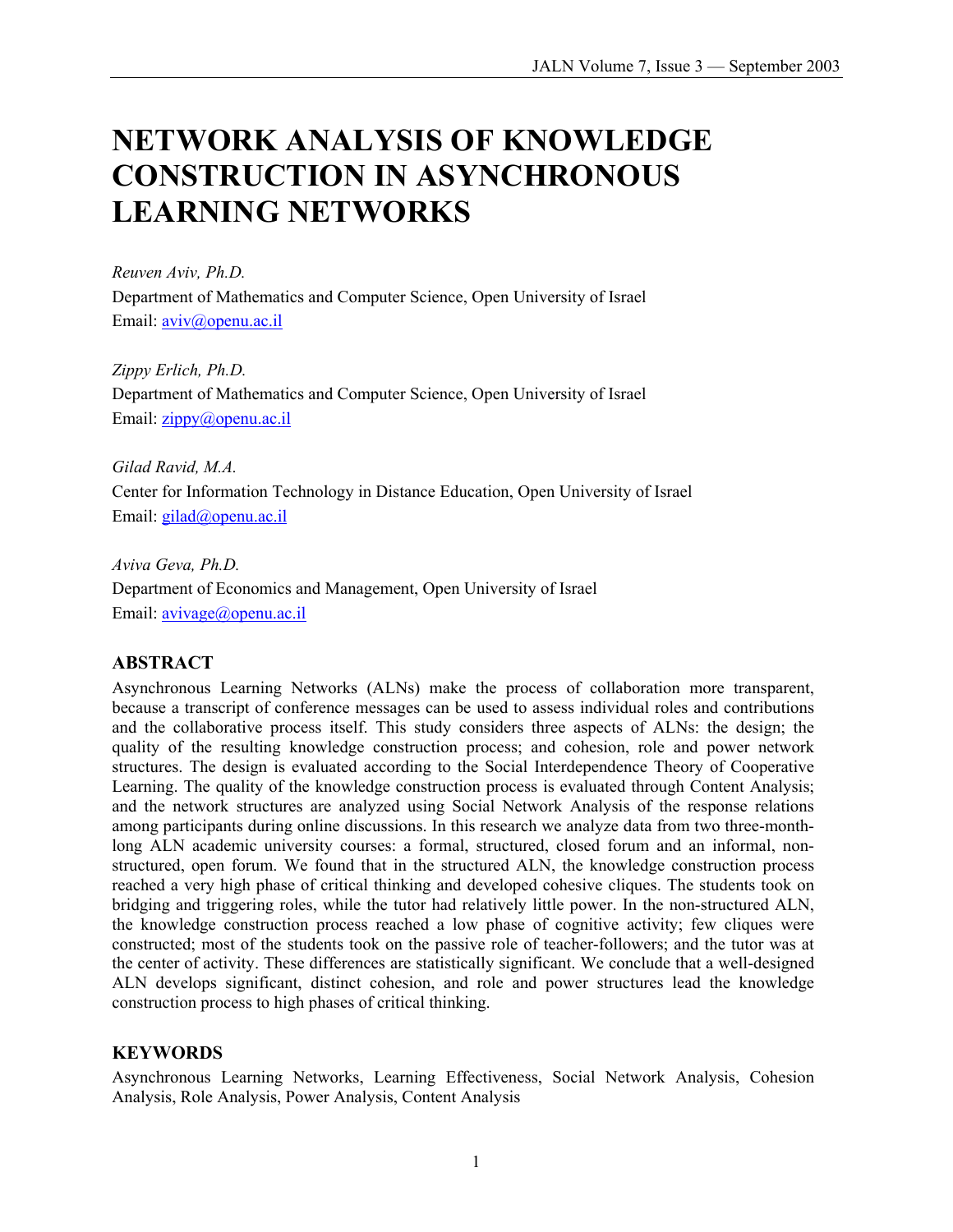# **I. INTRODUCTION**

Asynchronous Learning Networks (ALNs) offer new possibilities for study that were not available in traditional learning models. The pedagogical advantages of online collaborative learning are well known [1, 2]. Certain implementations of collaboration are more successful than others. According to Mason and Bacsich [3], the degree of integration of online collaborative learning within a course radically influences its acceptance by students. An ALN makes the collaboration process more transparent, because a transcript of conference messages can be used to assess both the collaborative process itself, and individual roles and contributions to the process [4].

ALN studies call for a greater research focus on the ways peer interaction determine learning outcomes [5, 6]. The Social Interdependence Theory of Cooperative Learning [7] suggests that interaction processes are determined by how *social relations* among members of the group are *designed* into the learning environment.

Johnson and Johnson [7] specified the required design characteristics for effective cooperation. Briefly, the requirements are that participants form promotive (i.e., face-to-face, close together interaction, not across the room), formal, cooperative groups, with positive interdependence between participants (including deliverable, task, resource, role and reward interdependence), inclusion of group reflection processes, and enforcement of individual accountability and interaction. In addition, certain social skills (trusting others, accurate communication, acceptance and support of others, conflict resolution) are required. Numerous studies have demonstrated that these design characteristics are necessary conditions for high achievement [7, 8]. Aviv [9] noted that in asynchronous (virtual) cooperation, the design should be extended to include *bridging* and *triggering* roles—bridging to silent students and triggering after silent periods. Geva [10] demonstrated that combining text-based learning with an asynchronous seminar, designed as a formal cooperative group with reward mechanisms and on a tight schedule, enriched both the individual and the group learning processes.

It was found [11] that it is not easy to move students through the phases of critical thinking, yet online learning would seem to favor cognitive tasks. One can quantify the quality of the knowledge construction process in online cooperative learning through Content Analysis of the transcript of communications among the participants. Several models have been proposed. Henri [6] suggested five parameters, two of which measure critical thinking (cognitive and meta-cognitive) phases. Using that model, Aviv [9] demonstrated that implementing an extended version of Johnson and Johnson's design in an asynchronous online discussion led to the highest phases of cognitive communication, compatible with the goal of cooperation. The difficulties which arose in using Henri's model led Gunawardena, Lowe and Anderson [12] to suggest a new Interaction Analysis Model, which we used in this research.

Once the design is implemented and the learning process starts, *social relations* develop among participants. These social relations control the learning outcomes; in particular, the knowledge construction process. Studying these relations is the focus of this research, using Social Network Analysis (SNA). SNA methods (explained in section II) quantify social relations in terms of *network structure* parameters which encode certain causal group forces. Burt [13] identified the causal force encoded in *cohesion structures* that control shared beliefs and behaviors. As mentioned above, certain *roles* need to be taken on to ensure that group function is uninterrupted and that no one is left behind. Roles affect the distribution of *power* among ALN participants. SNA can identify cohesion, role and power structures of the ALN.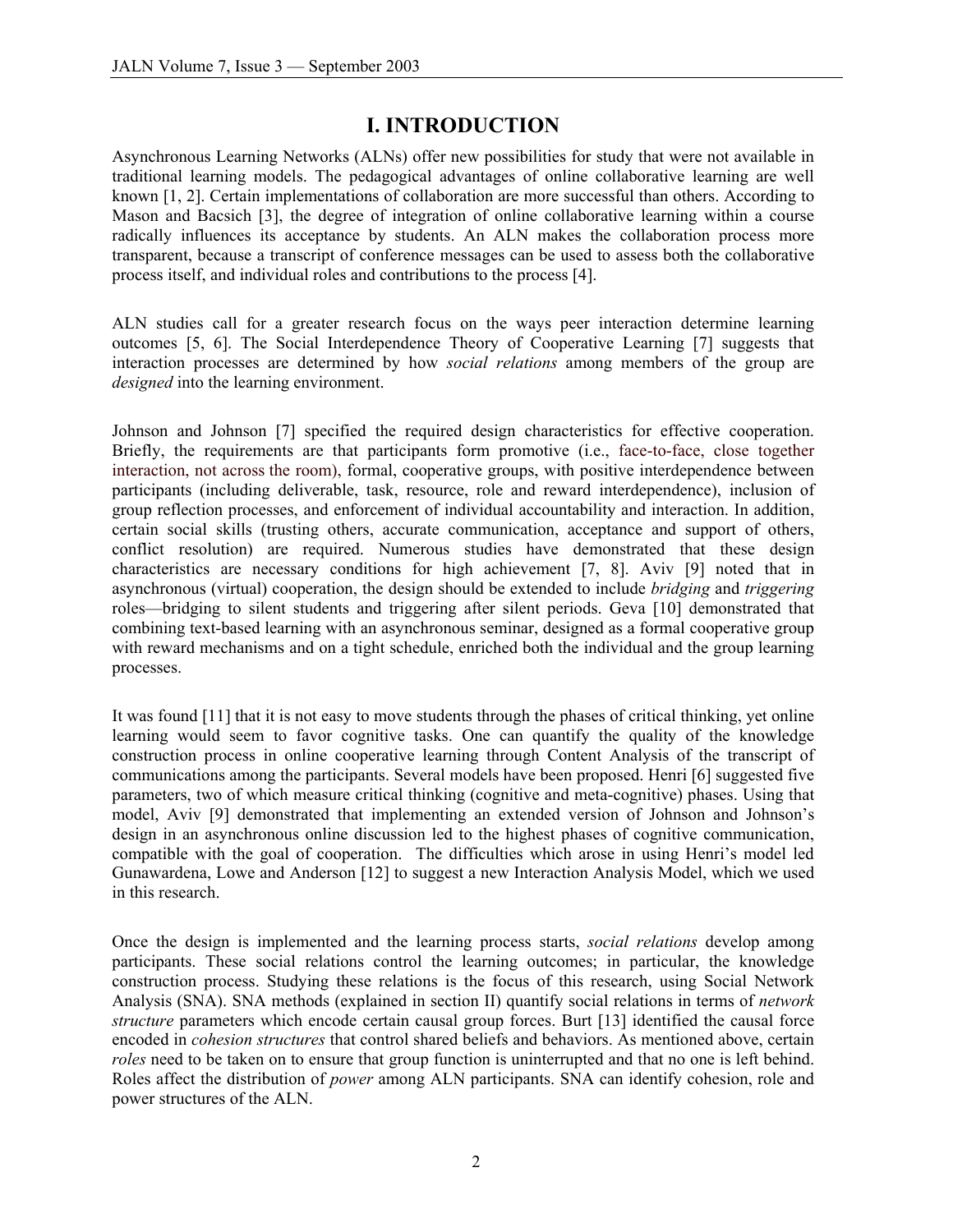We assume that cohesion, role and power distribution control the construction of knowledge. From this assumption, it follows that different design characteristics of online discussion groups result in significant differences in network structures leading to different phases of critical thinking. We test this assertion by analyzing the recorded data of two online cooperative learning discussion groups with a marked distinction in their designs. The proof of this assertion is the major contribution of this paper.

The paper is structured as follows: Section II provides background information regarding the two analytic schemes, Content Analysis and Social Network Analysis. Section III details research goals and questions. Section IV describes the two ALNs that served as a test-bed, the data sources and their pre-processing. Section V provides Content Analysis of the two ALNs. Sections VI, VII and VIII are devoted to cohesion analysis, role analysis, and power analysis of the two ALNs, respectively. In section IX we attempt to model the ALNs using simple symmetrical graphs, discussing the results and limitations of the analysis in section X. Section XI presents an outline of future work. The appendix gives a supplemental explanation with the technical details of the role analysis.

# **II. THEORETICAL BACKGROUND**

# **A. Content Analysis**

As early as 1990, Hiltz [14] and Mason [15] suggested that analyzing transcripts of asynchronous (text-based) communication could enable quality assessment of the learning process and its outcomes. Henri provided a detailed model for the analysis [6]. Henri's model relies on breaking down the transcript into "units of meaning" (a message or a part of it), and classifying these units into categories and sub-categories according to expressions within the units. In particular, two of the categories express critical-thinking phases of knowledge construction: cognitive and meta-cognitive actions. This model has been used successfully in several transcript analyses to identify high phases of critical thinking [16]. Gunawardena and colleagues [12] noted that Henri's model integrates the "participation" category within categories of critical thinking. They also emphasized difficulties in identifying "units of meaning." Moreover, Henri's model emphasizes critical thinking phases of individual students, but not of the group process. To overcome these difficulties and simplify practical analysis, Gunawardena and colleagues suggested a five-phase Interaction Analysis Model, geared towards answering two questions: "What degree of knowledge construction is achieved by the cooperative group?" and "What degree of evidence is there that the knowledge of individual participants changes?" In general, the first question is answered by the dominant cognitive phase observed in the transcript, while the second question is answered by individual expressions which directly relate to such changes (meta-cognition) or expressions which demonstrate the application of changed knowledge.

Specifically, the Interaction Analysis model specifies that Knowledge Construction Process proceeds through five phases; accordingly, messages (or parts thereof) should be classified into the associated phases of critical thinking. The model defines five phases:

- 1. Sharing/Comparing Knowledge
- 2. Discover/Explore disagreements
- 3. Synthesis via negotiating meaning
- 4. Testing/modifying proposed synthesis vs. schemas, theory, facts, beliefs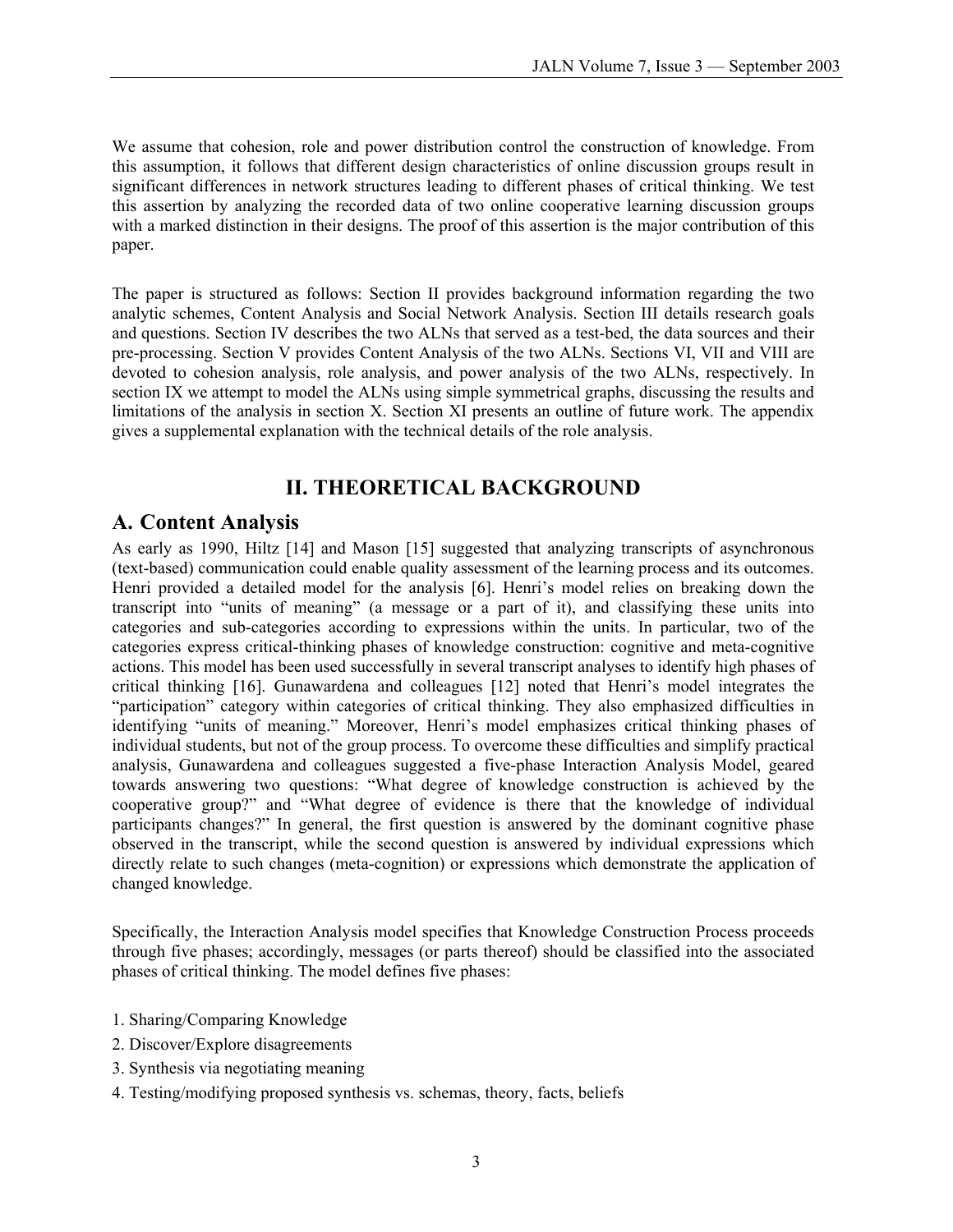5. Proofs of reaching agreements or meta-cognitive admitting change of knowledge.

Thus, knowledge construction processes of different cooperative scenarios will differ in the phases they reach, as expressed in the associated transcripts.

Gunawardena and colleagues used their model to analyze a global online debate (which actually served as the basis for developing their model) and another social-like online ALN. The former reached phase 3, whereas the latter only reached phase 1. De Laat [17] used the same Interaction Analysis model to analyze another online ALN which did not go beyond phase 1. Both authors noted that, in retrospect, these results matched the designs of the ALNs. In general, in assessing the success or failure of an ALN, one should consider the aims of the ALN and its design. One should not expect the Knowledge Construction Process to reach phase 4 (testing) if it was not designed to do so.

We use the Interaction Analysis model to analyze the two ALNs described in section IV.

# **B. Social Network Analysis**

Social Network Analysis (SNA) is a useful tool for studying relations. It is a collection of graph analysis methods that researchers developed to analyse networks in social sciences, communication studies, economics, political science, computer networks, and others. SNA methods provide precise mathematical definitions of five groups of characteristics of the actors and of the network itself [18, 19]: cohesion, equivalence (role-groups), power of actors, range of influence, and brokerage. These characteristics are expressed in terms of corresponding *Network-Structure* parameters derived from the relations among the actors. An introduction to SNA can be found in Scott [20] and Hanneman [21]. For a comprehensive text, see Wasserman and Faust [22]. Burt [13] elaborates on the insights that can be obtained from the various values of the network structures.

A "social network" is defined as a group of collaborating (and/or competing) entities that are related to each other. Mathematically, this is a graph (or a multi-graph); each participant in the collaboration is called an *actor* and depicted as a node in the graph*.* Valued relations between actors are depicted as links between the corresponding nodes. Actors can be persons, organizations, or groups—any set of related entities.

SNA is used in a wide range of applications, from analyzing relations within families [23] to analysis of a Military C4ISR (Command, Control, Communications, Computers and Intelligence, Surveillance, and Reconnaissance) network [24]; from analyzing the positions of adolescents in social networks and their sexual experience [25] to analyzing political power networks [26]; from analyzing management structures in multi-national corporations [27] to analyzing terrorist networks [28]. The website of the association of researchers, INSNA [29], provides links to journals, mailing lists and other resources.

Recently Garton, Haythornwaite and Wellman [30] suggested using SNA methods for analyzing online networks, in particular learner networks. Several authors have demonstrated the applicability of SNA to specific learning situations. In these studies, the collaborating persons (students, tutors, experts, and so) are the actors. Links between a pair of actors represent the amount of communication between them. Most researchers concentrated on analyzing the distribution of power (or centrality) in the resulting network. Martinez and colleagues [31] compared the centrality of inter-group and intragroup communication. Power distribution characteristics of multi-relation networks have been analyzed by Haythornthwaite [32]; she analyzed time variation as well as media communication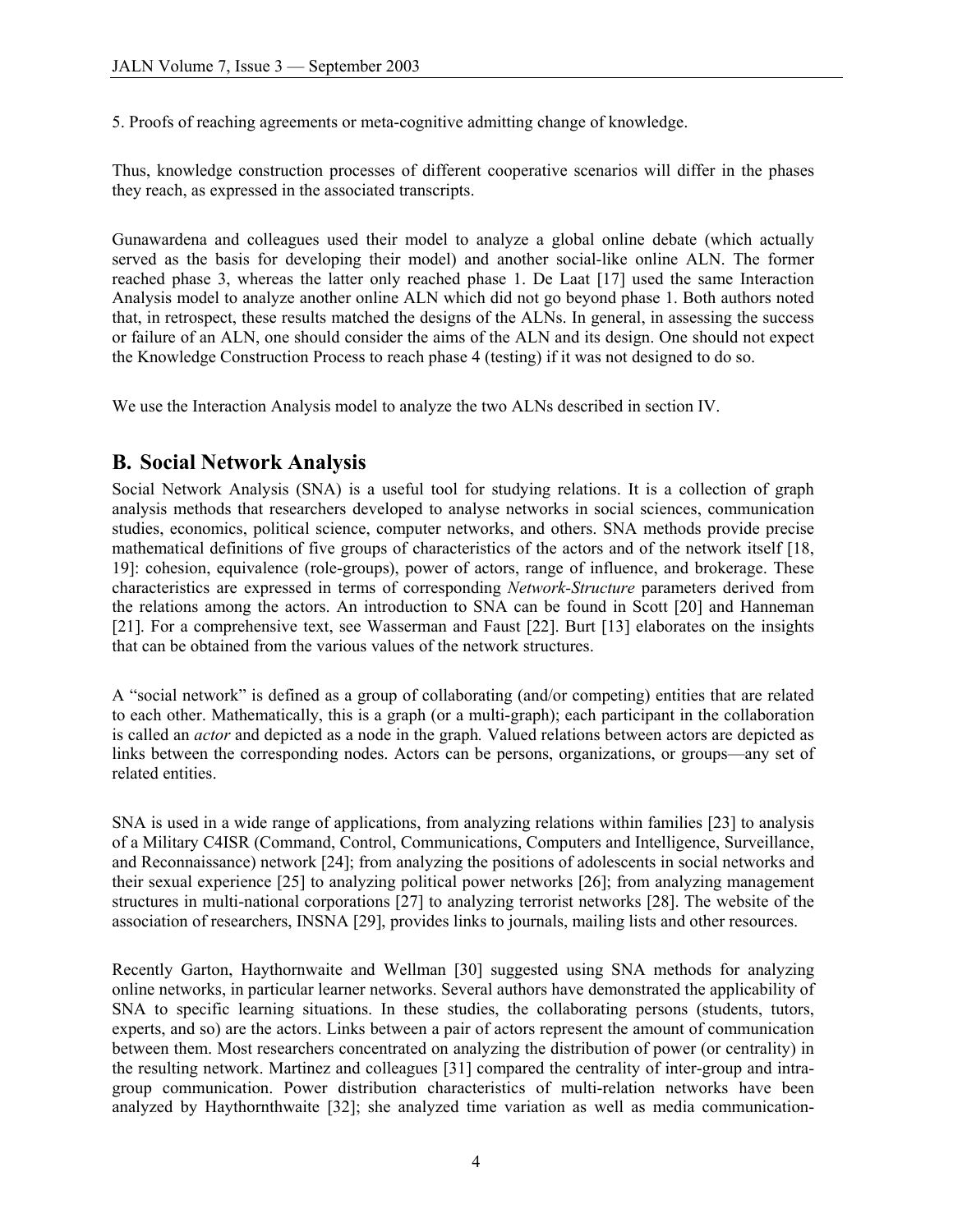channel dependence of the network power distribution. Cho, Stefanone and Gay [33] found that powerful actors in web-based communication are also more influential than others as referrals. Reffay and Chanier [34] concentrated on the evolution of cohesion in learning groups. De Laat [17] combined SNA with Content Analysis and demonstrated that the interaction patterns in the analyzed course were centralized and that the Knowledge Construction Process focused on sharing and comparing information (that is, concentrated on phase one). This line of research is growing fast: a search for "Social Network Analysis" in a recent Computer Supported Collaborative Learning (CSCL) conference [35] revealed 91 papers.

### **III. THE RESEARCH HYPOTHESIS**

This work stems from the constructivist paradigm [36], in which knowledge is constructed cooperatively through social negotiation. In online discussion groups, relations are created via messages. Simply exchanging messages is not enough, however. As noted by Rafaeli [37], the emphasis should be on the responsive nature of the communication. We therefore focus on analyzing structures of *responsiveness relations* between participants in the ALN.

Cohesion is a primary network structure that contributes to the creation of knowledge: shared beliefs and behaviors [13]. Cohesion is manifested by the existence of *cliques* of participants who are connected internally more than externally. Members of a clique tend to create knowledge by virtue of their strong intra-responsiveness relations. They drive the process of constructing knowledge.

Cohesion in itself does not guarantee that no member will be isolated, nor can it ensure uninterrupted communication. Certain tasks need to be performed for cohesion to occur. For example, members should communicate with otherwise isolated members. Others should make sure that the feed of responses does not stop. These roles may be pre-assigned, but in the absence of such assignments, various group members should take on these roles implicitly. Undertaking these roles during collaboration affects the distribution of *power* among the participants of the ALN. SNA provides procedures for identifying role and power structures within a given network.

We will examine the recorded data of two ALNs. Each of the ALNs is modeled as a Knowledge Constructing *network*: the actors are the students and the tutor, the participants in the ALNs; actors are related to each other by *response messages*. We hypothesize that network-cohesion forces, roles and power structures are major factors in determining the quality of the knowledge construction process. In other words we assert that:

A marked difference in the design of ALNs is associated with marked distinctions in the cohesion, role and power structures of the ALNs, which are associated with a marked distinction in the critical thinking phases of the knowledge construction processes.

## **IV. THE TEST-BED**

The analysis in this research is based on recorded data from two ALNs that were part of the Open University of Israel course, *Business Ethics*. The first ALN (18 participants) ran during the fall 2000 semester. The other ALN (19 participants) ran during the spring 2002 semester. The designs of the ALNs were different. Neither of the ALNs fulfills all of the specifications of Social Interdependence Theory of Cooperative Learning, but the fall 2000 ALN was more structured than the spring 2002 ALN. We will refer to these ALNs as the *structured ALN* and the *non-structured ALN*, respectively.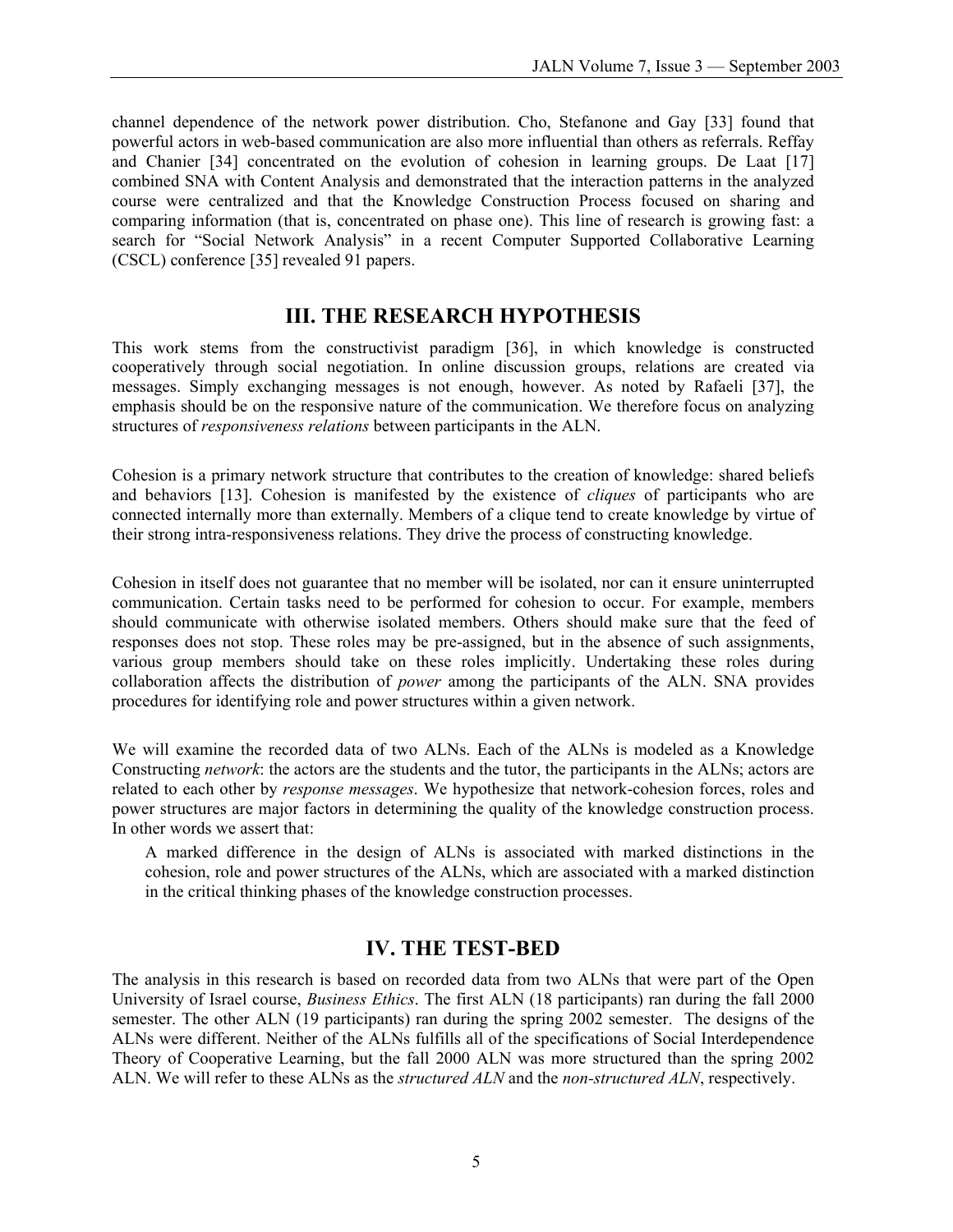The *structured ALN* was a three-month long, formal online seminar; in signing up for it, students committed themselves to active participation and other requirements. A reward mechanism for fulfilling the requirements (including active participation) was employed. 18 students opted to participate in this ALN. Geva [10] has described the course and the online seminar. Relevant details relating to the structured ALN follow.

Students were asked to simulate the role of an advisory committee to a high-tech company ("Cellularphone"). Their problem was stated as follows [10]:

*"The subject of the seminar this semester is the safety of cellular phone emissions. Existing data and studies do not rule out the possibility that radiation from cellular telephones causes ill health effects. The cumulative balance against cellular phones today has not yet changed the industry policy.* 

*You are required to determine what a morally responsible company (e.g. Cellularphone) should do, based on the assumption that it wants to fulfill its goal as a profit-oriented organization in a set of circumstances which is not entirely clear."*

The structured ALN was designed as a sequence of 5 steps, according to a well-known phase model of moral decision-making [38]. In the first step (four weeks), the students were to identify the various facets of the problem, debate solutions and propose a synthesis. In the next three steps (2-3 weeks each), the synthesized solution was to be tested against several sets of principles. In the last step (one week—if the resolution passed the last test), a summary of the proposal was to be reported. The sequencing was broadly controlled by the tutor, who began and ended each step according to a prescribed schedule.

The non-structured ALN was a three-month long online conference, open to all 300 students in the course, with no need to register or commit themselves in advance. No specific cooperative goal was defined for this ALN. Students and the tutor could raise a variety of issues related to the course topics (which were the same as in the fall 2000 course). No structure was designed and no schedule was imposed (though the deadlines for submitting assignments were reflected in the ALN), and no reward mechanism was implemented. 19 students opted to use this ALN. Table 1 summarizes the design of the two ALNs.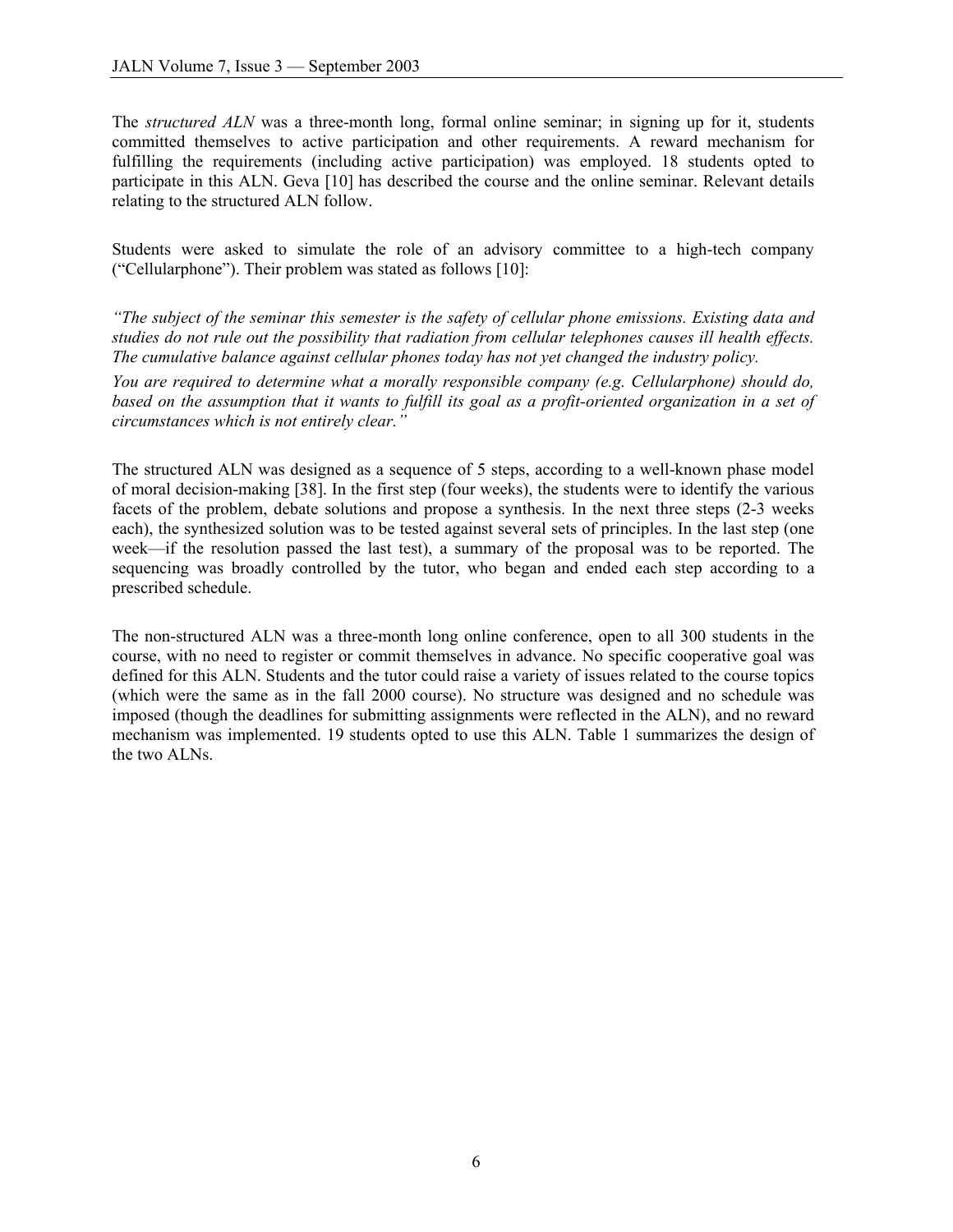| <b>Structured ALN</b> | <b>Non-structured ALN</b> |
|-----------------------|---------------------------|
| Yes                   | N <sub>0</sub>            |
| Yes                   | N <sub>0</sub>            |
| Yes                   | Not relevant              |
| <b>Yes</b>            | N <sub>0</sub>            |
| Yes                   | N <sub>0</sub>            |
| Yes                   | N <sub>0</sub>            |
| Yes                   | Not relevant              |
| No                    | N <sub>0</sub>            |
| No.                   | N <sub>0</sub>            |
| No                    | No                        |
| Yes                   | Not relevant              |
|                       |                           |

### **Structured ALN Non-structured ALN**

#### **Table 1: Design of the two ALNs**

### **A. Data Sources**

The ALNs of *Business Ethics* are accessible by username and password from the *TELEM* website at [http://telem.openu.ac.il/.](http://telem.openu.ac.il/) 

The ALNs are in Hebrew, maintained by the Open University of Israel Opus Learning Management System. Each ALN is a collection of threads*.* Each thread begins with an initial message sent by a member of the ALN. Other messages in the thread are *response*s to a predecessor message.



**Figure 1. Thread Response Tree** 

The messages contained in a thread can be represented by a Thread Response Tree (Figure 1). In this figure, ALN members are represented as labeled nodes. A message is represented as an arc from the node of the sender of the message to the node of the sender of the predecessor message. The initial message is considered a response to an instruction from an "external entity". Thus, the thread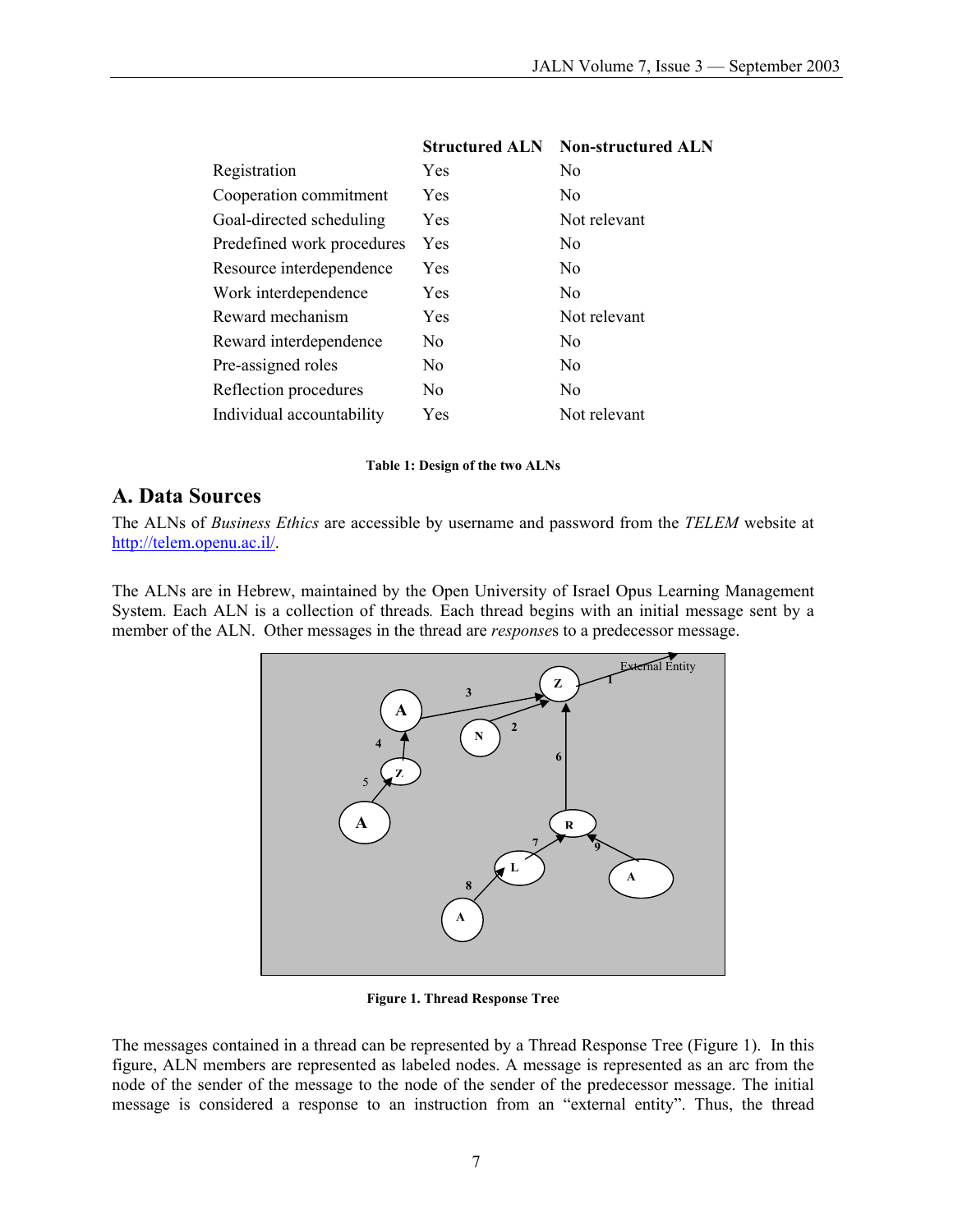presented in Figure 1 includes 9 messages: Message 1 was sent by Z in response to the "external entity". Messages 2 (from N), 3 (from A) and 6 (from R) in this thread are responses to Message 1. Message 4 (from Z) is a response to Message 3. Message 5 (from A) is a response to Message 4. Messages 7 (from L) and 9 (from A) are responses to Message 6, and Message 8 (from A) is a response to Message 7.

### **B. Preparation for Social Network Analysis**

The Social Network Analysis was performed using *Cyram NetMiner* —a software tool for exploratory network data analysis and visualization [39]. We developed a Visual Basic conversion program, *Opus2Ntf.exe,* that scans the SQL database of the messages of a given ALN, thread after thread, constructing the response trees. From the response trees, it constructs the response matrix of the ALN. Rows and columns of a response matrix are labeled with numbers representing the members (including the external entity, which was labeled "-1"). The  $(i, j)$  entry—that is, row i, column j—is the number of messages sent by member i *as responses* to predecessor messages sent by j during the life of the ALN. The content of the response matrices was then written by *Opus2Ntf.exe* into data files in ntf format which is acceptable for analysis by *NetMiner*.

Actors are conceived as sending response messages among themselves. These exchanges define the *responsiveness relation* between the actors. The two values of this relation (one in each direction), for any pair of actors i and j, are the  $(i, j)$  and  $(j, i)$  elements of the response matrix of the online ALN. Mathematically, we have a *valued directed network* model. A more general network model consists of a set of actors and one or more directed (or undirected) relations called layers. Our models of the structured and non-structured ALNs contain a single layer: the *responsiveness layer*.

Note that the model does not capture all the details of the real ALN. For example, in the ALN, a response from member A to a previous message sent by B is actually broadcast to all members. Yet, in the model, this is represented by a message sent directly from the actor representing A to the actor representing B. The model concentrates on the trigger/response mechanisms.

Also note that the "-1" actor who represents the external entity (to whom all initial messages respond) cannot be analyzed in the same way as other actors in the network: It has a fixed location in the thread response trees (always at the root); it always has one child (there is only one initial message in every thread); and it never responds. The "-1" actor, then, has no outgoing arcs, and the number of its ingoing arcs is equal to the number of threads. These properties make the "-1" actor rather special. Including it in the analysis would almost certainly result in revealing its special roles. In general, this is desirable. But our first set of analyses aims to identify the relative positions of actors representing real ALN members in the network structure. This could be biased by including the "-1" actor. For this reason we filtered out "-1" and all its (received) messages. In the filtered response matrix, initial messages (messages that are not responses) are not counted. This does not effect the relations among all other actors.

## **V. CONTENT ANALYSIS**

The transcript analysis procedure consisted of reading each message and classifying it as one or more of the five phases of the Interaction Analysis model [20]. Thus messages were not divided into "units of meaning" as in Henri's model; however, occasionally a message was classified as belonging to more than one phase. The messages were coded by three researchers. Discrepancies were discussed and a single coding was agreed upon. There were 248 messages in the structured ALN, and 70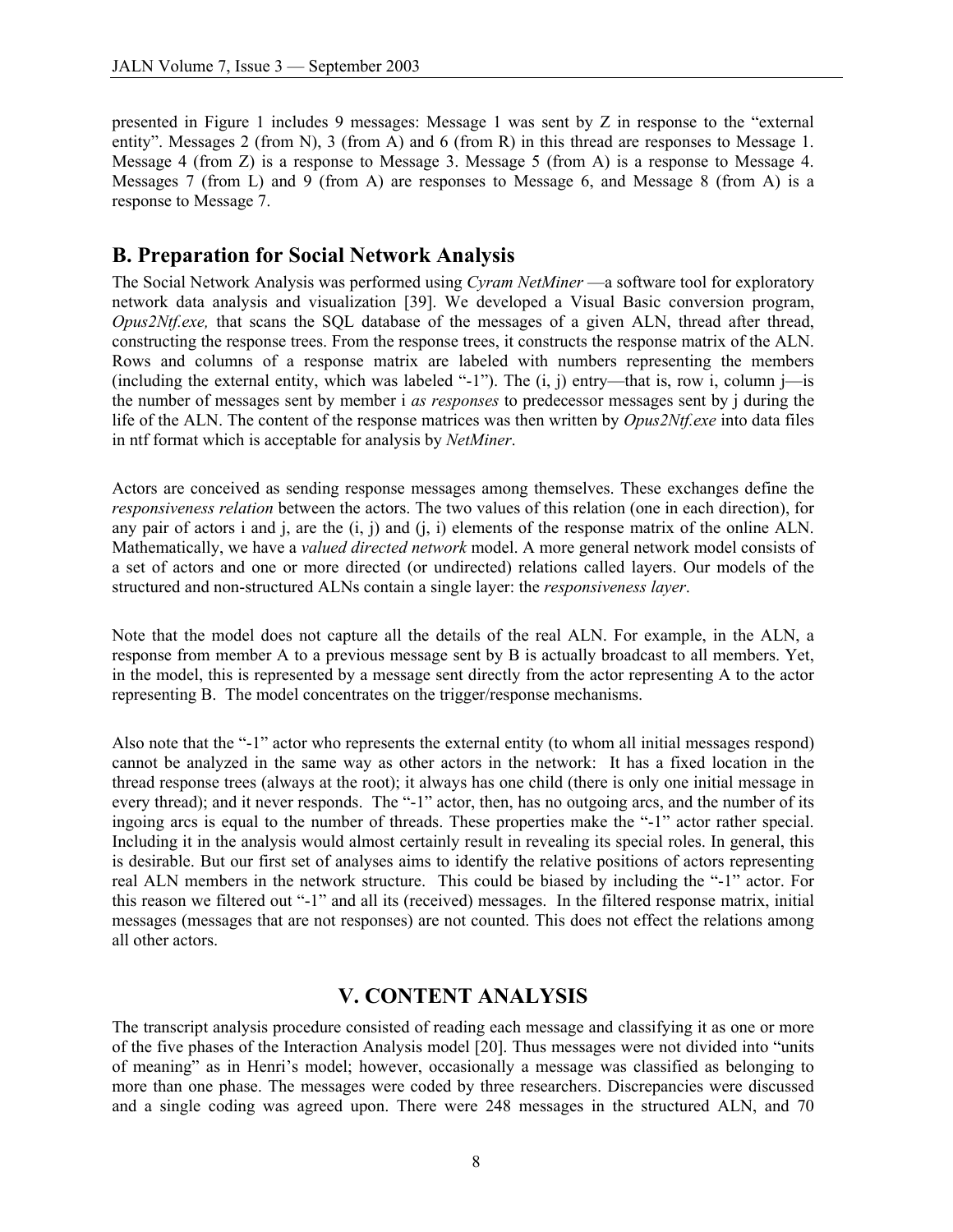messages in the non-structured ALN. Table 2 summarizes the results.

Table 2 reflects the knowledge construction processes of the two ALNs. Recall that the structured ALN was an online seminar designed as a series of time-bounded steps, specifically directing the students to higher phases of critical thinking. The first step consisted of the elaboration of the facts and possible actions that were and were not relevant, gradually approaching a proposition for a solution. In this step, 100 messages were, roughly, equally divided between phase 1, 2, and 3 messages. The next three steps were rephrasing and/or testing the proposition against a set of predefined principles of the phase model of moral decision-making [19]. This is reflected in a wealth of phase 4 messages that were sent at this stage. Finally, in the last step, some students explicitly stated that they had learned. No application of new knowledge was reported as the entire seminar was a role-playing simulation. One message summarized the final proposition (which, by the way, was not agreed upon by all participants). We can conclude that the Knowledge Construction Process of the structured ALN functioned at all phases up to and including phase 4.

|   | <b>Phase Meaning</b>                    |     | <b>Structured ALN</b> Non-structured ALN |
|---|-----------------------------------------|-----|------------------------------------------|
|   | Sharing/Comparing information           | 38  | 70                                       |
|   | Discovery of disagreement/inconsistency | 34  |                                          |
| 3 | Synthesis via Negotiation of meaning    | 28  |                                          |
| 4 | Testing against prescribed principles   | 143 |                                          |
|   | Summary/Application of Knowledge        |     |                                          |

#### **Table 2: Classification of messages in the two ALNs**

These results are compatible with students' evaluation of the online seminar: The fall 2000 ALN of *Business Ethics* received the highest scores on students' assessment of learning in comparison with all 68 courses that were evaluated that semester. Students rated "sense of community" as 3.67 (out of 5), "knowledge construction" as 4.6, and understanding course materials as 4.33.

Students in the non-structured ALN were not part of a formal team, so they used the ALN according to their own needs. Inspection of the messages reveals that many of the transactions were simple Q&A, triggered by students' assignments and other course components. None of these questions developed into critical thinking. Here the knowledge construction process functioned at the lowest phase, 1. One should note that the non-structured ALN was *not* a failure. The design of the spring 2002 *Business Ethics* course specified knowledge construction through other learning activities (selfstudy). The associated ALN was designed as a simple Q&A to support learning.

## **VI. COHESION ANALYSIS**

Networks can be thought of as developing from smaller sub-networks. The smallest sub-network is a dyad (two actors exchanging messages). A larger network is a triad, and so on. Cohesion analysis of a network consists of identifying the sub-structure architecture of the network.

The idea is that "similar actors are tied together by socializing bonds of interaction through which they come to share beliefs and behavioral tendencies. Causal force lies in the strength of the communication ties" [13]. There are several methods for performing cohesion analysis. Here we will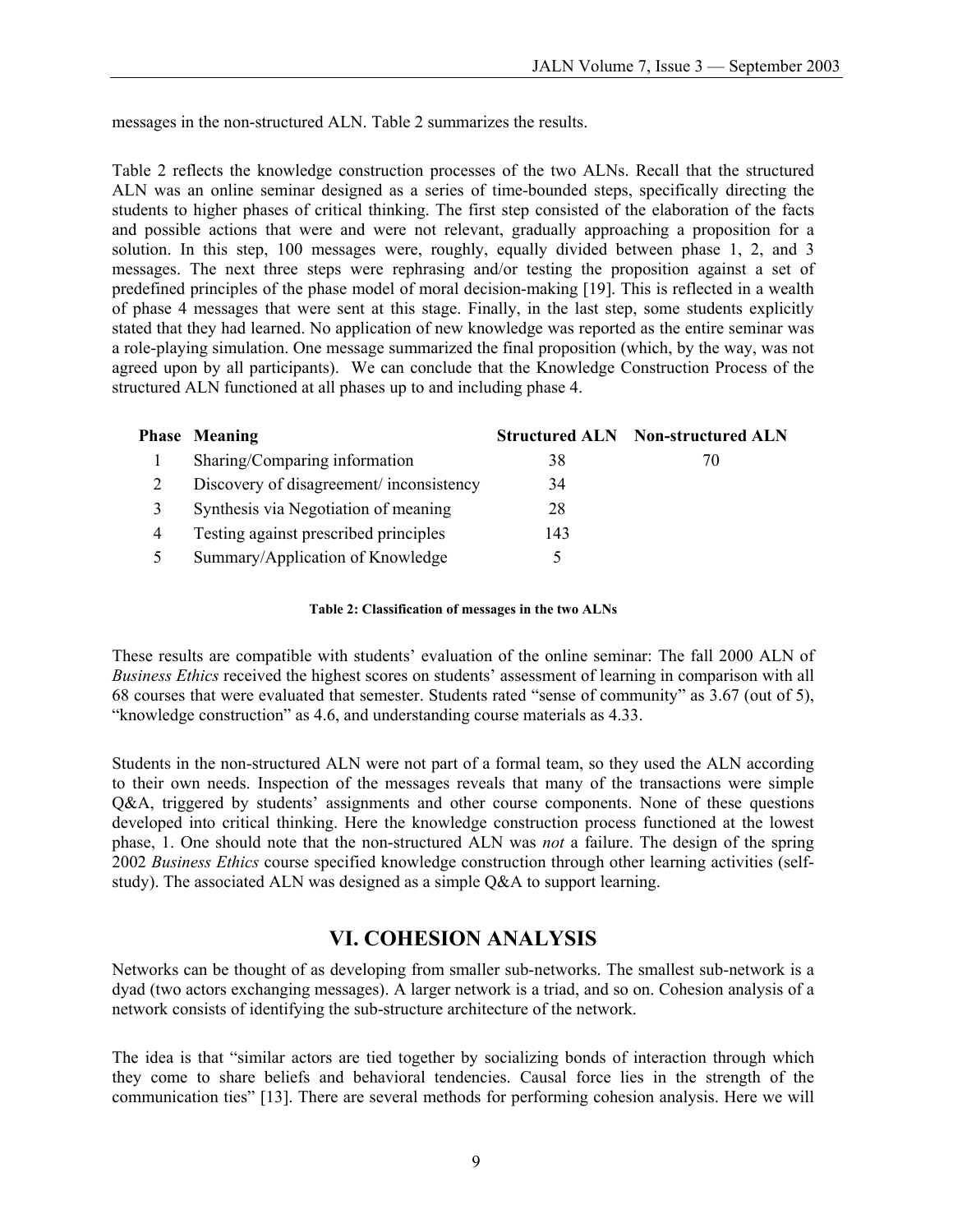use the simplest one, the *clique* method [40]. A *clique* is a maximal connected sub-network. Table 3 shows the result of performing clique analysis on the two ALNs. The fictitious names in the table refer to the participants.

Note that a clique is not isolated: there might be external actors linked to *some* members of the clique, but not to *all* members of the clique. The *Cohesion Index* is a measure of the degree to which there are strong links within the clique rather than outside of it (where the strength of a link reflects the number of responses exchanged along the link). If the cohesion is greater than 1, then the links within the clique are stronger on average than the links with the outside. A precise definition is given by Bock and Husain [40]. Table 3 shows the result of preparing clique analysis on the two ALNs. We use fictitious names: N1-N19 for the non-structured ALN, and P1-P18 for the structured ALN.

| <b>Non-structured ALN</b> |                       | <b>Structured ALN</b><br>Number of cliques: 16 |                       |  |  |  |  |  |  |
|---------------------------|-----------------------|------------------------------------------------|-----------------------|--|--|--|--|--|--|
| Number of cliques: 2      |                       |                                                |                       |  |  |  |  |  |  |
| <b>Members</b>            | <b>Cohesion index</b> | <b>Members</b>                                 | <b>Cohesion index</b> |  |  |  |  |  |  |
| K1: <b>N18</b> , N11, N7  | 3.826                 | K1: P2, P8, P11, P10, P9                       | 3.333                 |  |  |  |  |  |  |
| K2: N18, N11, N9          | 2.000                 | K2: P2, P8, P11, P10, P12                      | 2.786                 |  |  |  |  |  |  |
|                           |                       | K3: P2, P8, P11, P16                           | 2.147                 |  |  |  |  |  |  |
|                           |                       | K4: P2, P8, P6, P12                            | 2.439                 |  |  |  |  |  |  |
|                           |                       | K5: P2, P8, P4, P12                            | 3.073                 |  |  |  |  |  |  |
|                           |                       | K6: P2, P8, P4, P13                            | 3.033                 |  |  |  |  |  |  |
|                           |                       | K7: P2, P8, P13, P9                            | 1.974                 |  |  |  |  |  |  |
|                           |                       | K8: P2, P8, P13, P16                           | 1.810                 |  |  |  |  |  |  |
|                           |                       | 2.388                                          |                       |  |  |  |  |  |  |
|                           | K10: P2, P5, P9, P11  | 1.420                                          |                       |  |  |  |  |  |  |
|                           |                       | K11: P2, P5, P12, P11                          | 1.970                 |  |  |  |  |  |  |
|                           |                       | K12: P2, P3, P9, P10                           | 3.200                 |  |  |  |  |  |  |
|                           |                       | K13: P2, P3, P9, P13                           | 2.227                 |  |  |  |  |  |  |
|                           |                       | K14: P2, P3, P12, P10                          | 3.792                 |  |  |  |  |  |  |
|                           |                       | K15: P2, P3, P16, P13                          | 2.217                 |  |  |  |  |  |  |
|                           |                       | K16: P1, P4, P8                                | 1.607                 |  |  |  |  |  |  |

#### **Table 3: Clique Analysis Reports**

For reference, the tutors were **P1** in the structured and **N18** in the non-structured ALNs. The cliques in the two ALNs have similar cohesion indices. But there is a marked distinction between the structures of the cliques. First, the number of cliques: 2 in the non-structured ALN, 16 in the structured ALN. Second, in the structured ALN, the students formed relatively large cliques—4 or 5 students in each clique (except K16); that is, they maintained response relations with several others. Moreover, the tutor (**P1**) participated in one clique only (K16). On the other hand, the cliques in the non-structured ALN included only 2 students and the tutor (**N18)**.

Even more striking is the difference between the inter-clique connectivity, maintained by actors who belong to more than one clique. Table 3 shows that many students in the structured ALN belong to more than one clique. This *bridging* phenomenon provides for a wealth of information flowing to all members.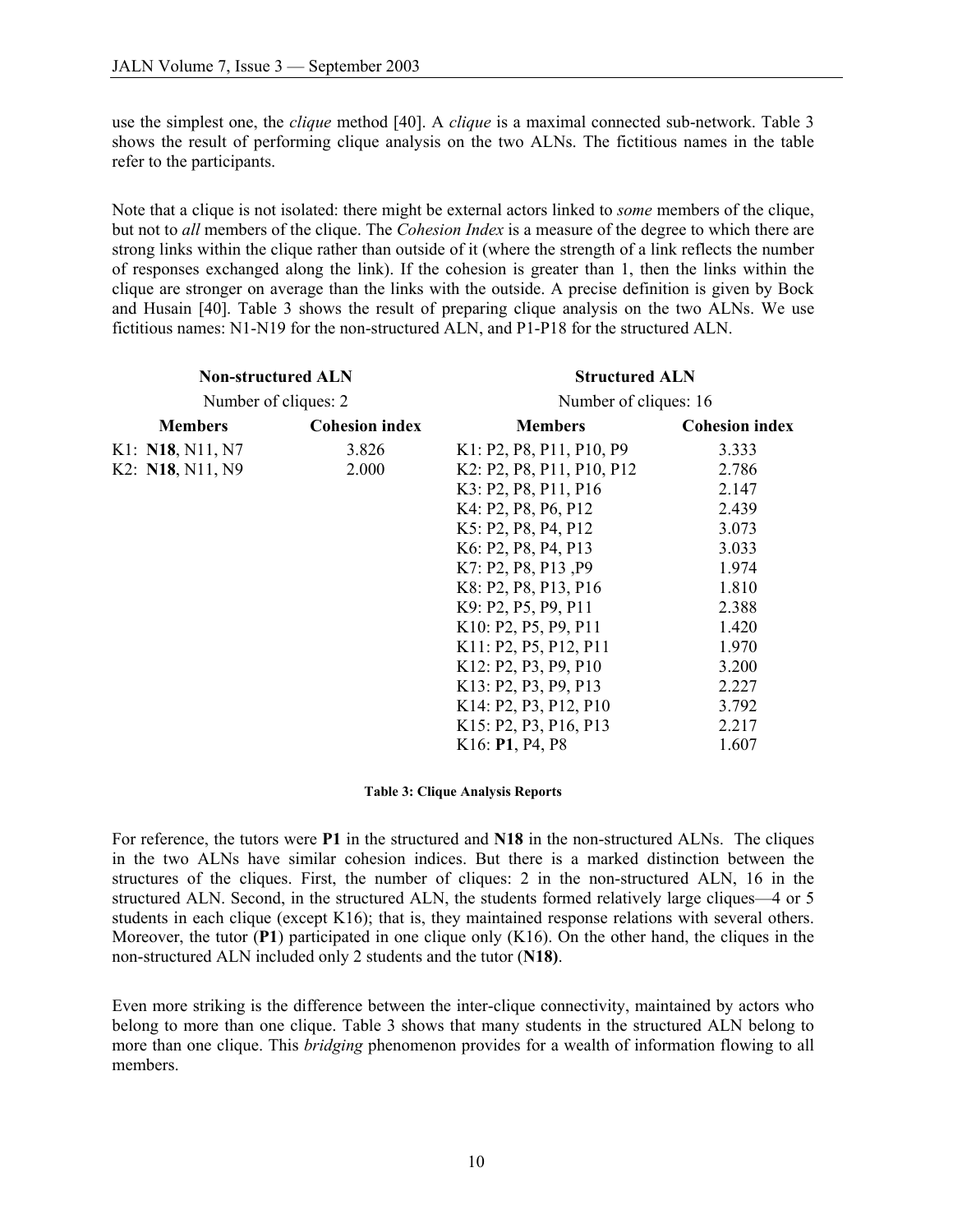The inter-clique connectivity of the two ALNs is visualized in Figures 2 and 3. These bipartite graphs include clique nodes (**Ki**) and actor nodes (**Pj**). Membership is represented by links. Note the relative (non)membership of the tutor (**P1**) in the structured ALN (Figure 2).



**Figure 2. Clique bipartite graph: Structured ALN** 



**Figure 3. Clique bipartite graph: Non-structured ALN** 

To assess the difference between the cohesion structures, we constructed the co-membership matrices of the cliques in both ALNs: An entry in a clique co-membership matrix, CCM(i, j), is the number of cliques in which both actors i and j are members. We then tested the null hypothesis that there is no difference between the mean clique co-membership in the ALNs, using a t-test According to the results, the null hypothesis is rejected; the difference is significant at  $p \le 0.001$ . Table 4 depicts the mean and standard error of the two structures.

|                           | <b>Mean Co-membership</b> | <b>Standard Error</b> |
|---------------------------|---------------------------|-----------------------|
| <b>Non-structured ALN</b> | 0.0351                    | 0.0116                |
| <b>Structured ALN</b>     | 0.6601                    | 0.0783                |
| <b>Difference</b>         | 0.6250~(p<0.001)          |                       |

#### **Table 4: Mean clique co-membership in the two ALNs**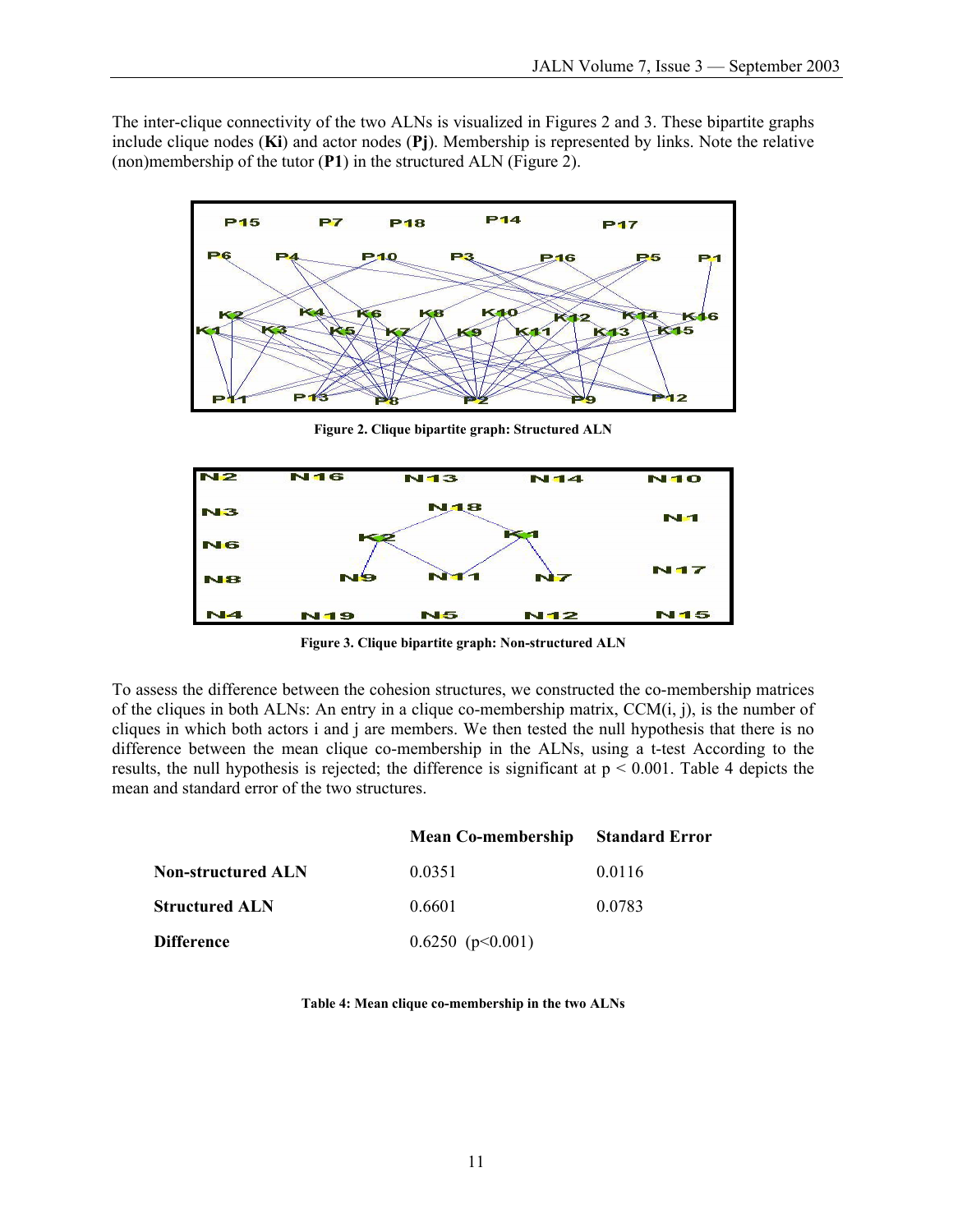### **VII. ROLE ANALYSIS**

Role Analysis of networks aims at identifying, on the basis of relations between actors, classes of actors that implement certain social roles in the network. Any two individuals in any one class are equivalent in the sense that as far as the social roles that these individual implement, they can replace one another. The classes are also called *role groups*. Mathematicians refer to them as equivalence classes. Note that social roles (or social positions) may be revealed through the procedure of identifying the role groups. These are not pre-determined. Hence, the role description (and its name) can be understood only after the analysis has been performed.

The analysis consists of embedding the actors in a certain "role space" and subsequent cluster analysis. Actors in a resulting cluster have a certain role (yet to be identified) and they can replace one another. Actors in different clusters have different roles. Details of the analysis are provided in the appendix. A visual presentation of the role groups is provided through cluster maps (Figs. 4 and 5).



**Figure 4. Role groups: Structured ALN** 

| $-0.06$<br>$-0.05$<br>$-0.04$ | N <sub>5</sub><br>13                  |
|-------------------------------|---------------------------------------|
| $-0.02$<br>$-0.01$            | N <sub>11</sub> N <sub>3</sub>        |
| -0.00                         |                                       |
| $0.0N$ 182<br>0.02<br>0.04    | N <sub>18</sub><br><b>NAK12</b><br>92 |

**Figure 5. Role groups: Non-structured ALN**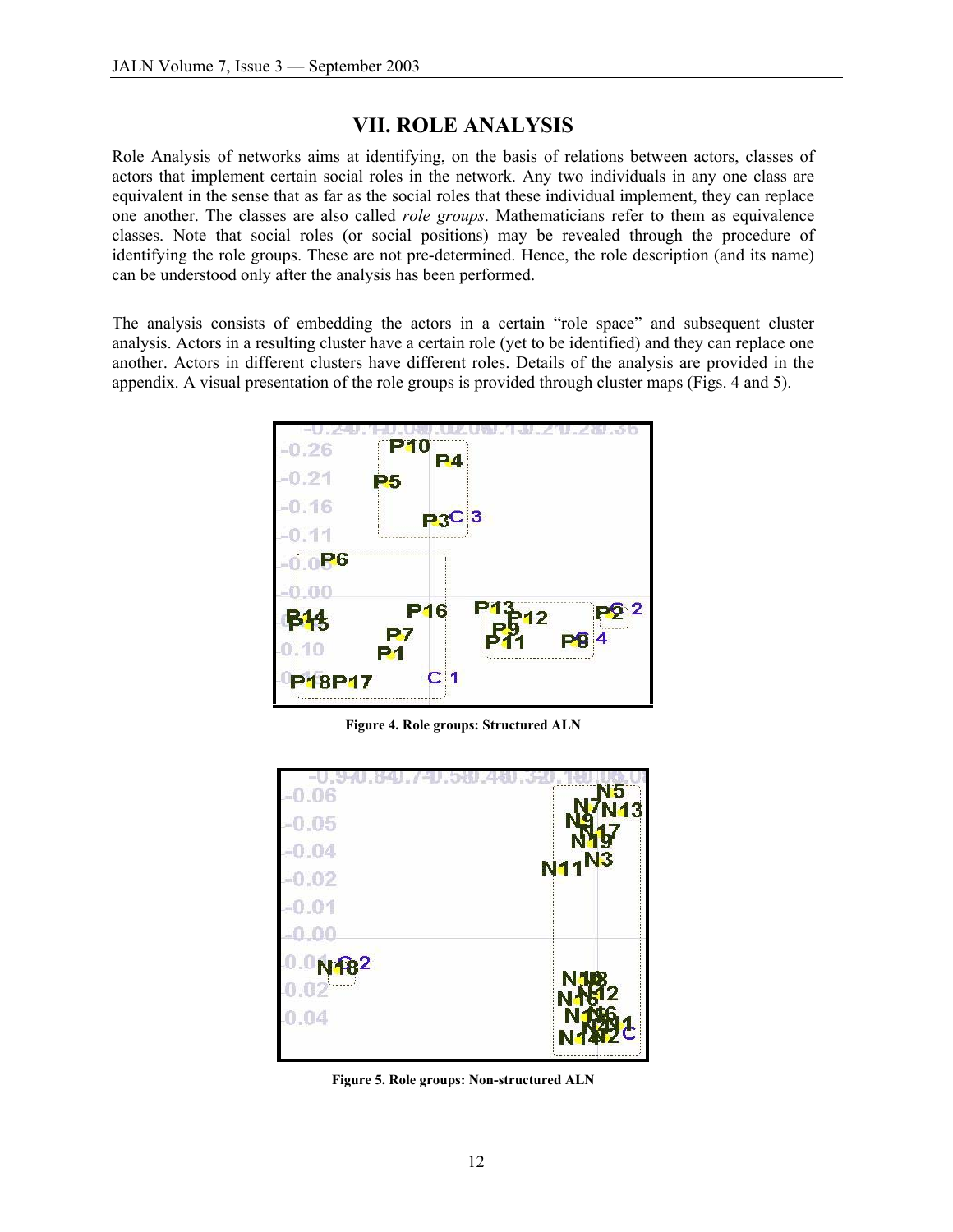Consider the four role groups of the structured ALN. The roles of two of these groups are easily recognized: Role group C2 consists of a single actor— **P2**— this is the actor who connects to 15 cliques (see Fig. 2). Similarly, role group C4 consists of all the other *strong bridges—*those that connect to at least four cliques. Note that C2 and C4 are relatively close on the MDS plane. Next, consider the two role groups of the non-structured ALN (Fig. 5). Group C2 (left) consists only of the tutor (**N18**). C1 (right) consists of all the students. Further analysis is needed in order to identify the actual roles of C1 and C3 groups of the structured ALN and the roles of C1 and C2 in the nonstructured ALN. This will be accomplished through power analysis, described below.

To assess the difference between the role structures we constructed the role equivalence matrices of the ALNs: An entry in a role equivalence matrix,  $REM(i, j)$ , is the distance in role space between the two actors, i and j. We then tested the null hypothesis that there is no difference between the mean role distances of the structured and non-structured ALNs, using a t-test. According to the results, the null hypothesis is rejected; the difference is significant at  $p < 0.001$ . Table 5 shows the mean and standard error of the two structures.

|                           | <b>Mean Role Distance</b> | <b>Standard Error</b> |
|---------------------------|---------------------------|-----------------------|
| <b>Non-structured ALN</b> | 0.2090                    | 0.0162                |
| <b>Structured ALN</b>     | 0.3252                    | 0.0076                |
| <b>Difference</b>         | $0.1162$ (p $0.001$ )     |                       |

**Table 5: Means of the role distances of the two ALNs** 

### **VIII. POWER ANALYSIS**

Power (or Centrality) analysis places the actors hierarchically in some "power space". Leaders are at the center; the led are at the periphery. The meaning of "leadership", depends on the causal force embedded in the relation being studied. In our analysis, the causal forces are *trigger* and *response*: if an actor gets responses from many others, who in turn get many responses, then that actor is very successful at triggering others. That actor is a powerful *trigger*. Similarly, if an actor sends more responses than others, then this actor is more easily triggered. He or she is a better *responder*. The power distributions among the actors are usually presented in topographic-like "centrality maps," with powerful actors at the centers. Figures 6 and 7 present centrality maps of the structured ALN, and Figure 8 presents a centrality map for the non-structured ALN. It is clear that the distributions of power in the two ALNs are quite different: In the unstructured ALN, power is centered in one participant (N18); in the structured ALN, power is embedded in several actors.

There are several ways to measure power or centrality. In the Bonacich Algorithm [41], the eigenvector centrality of an actor is (recursively) proportional to the sum of the eigenvector centralities of the actors it is connected to. It is computed by the principal eigenvector of the response matrix. We use this algorithm to calculate the distribution of the combined trigger/response power of the structured ALN (Figure 6).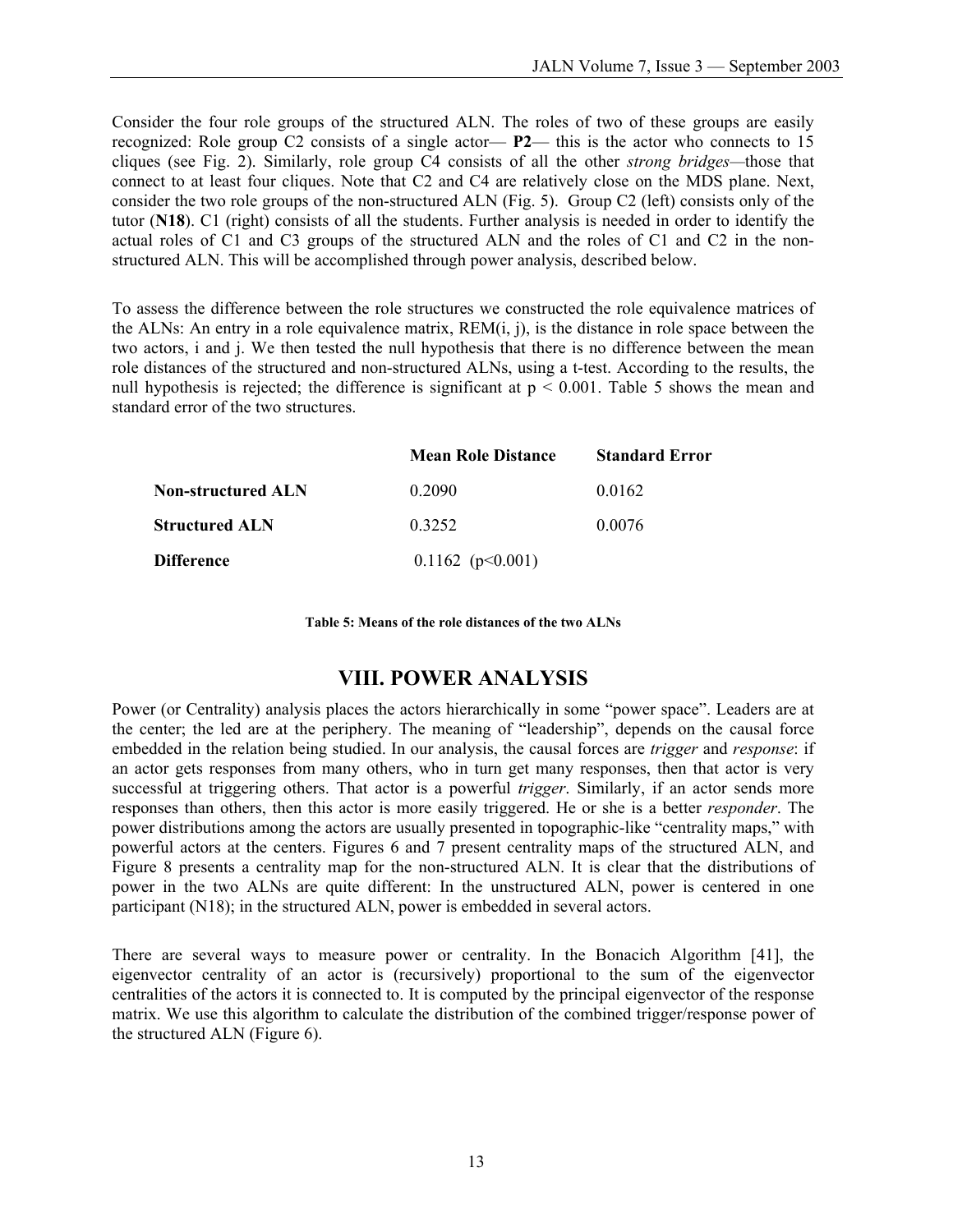

**Figure 6. Eigenvector Centrality map: Structured ALN** 

Power is not evenly distributed—some of the actors are on the fringe. These are *lurkers*. Close inspection reveal that the actors who are on the fringe are in fact the members of role group C1 (shown in Figure 4). In addition, the single most powerful member of the structured ALN is **P2.** This actor, in addition to being a major bridge, is a prominent *trigger* and *responder*.

Another way of measuring centrality is by using Freeman's *Degree Centralities* [42]. Here an actor's centrality is measured simply by determining the proportion of actors that send or receive responses to or from that actor. Figure 7 presents the degree centrality map of the structured ALN considering only incoming responses. That is, members in the center were those who attracted more responses than others. Triggering power is embedded in a large number of actors. In fact, the central *triggers* include **P2**—who has a unique role, and the members of role group C3 (shown in Figure 4).



**Figure 7. In degree Centrality map: Structured ALN** 

Figure 8 presents the centrality map of outgoing responses of the non-structured ALN. It is clear that the ALN included one *responder*—the tutor (**N18**); Students (Role group C2 in Figure 5) did not send responses. They just read messages or asked questions. Clearly, the non-structured ALN consisted mainly of Q&A, triggered by the students.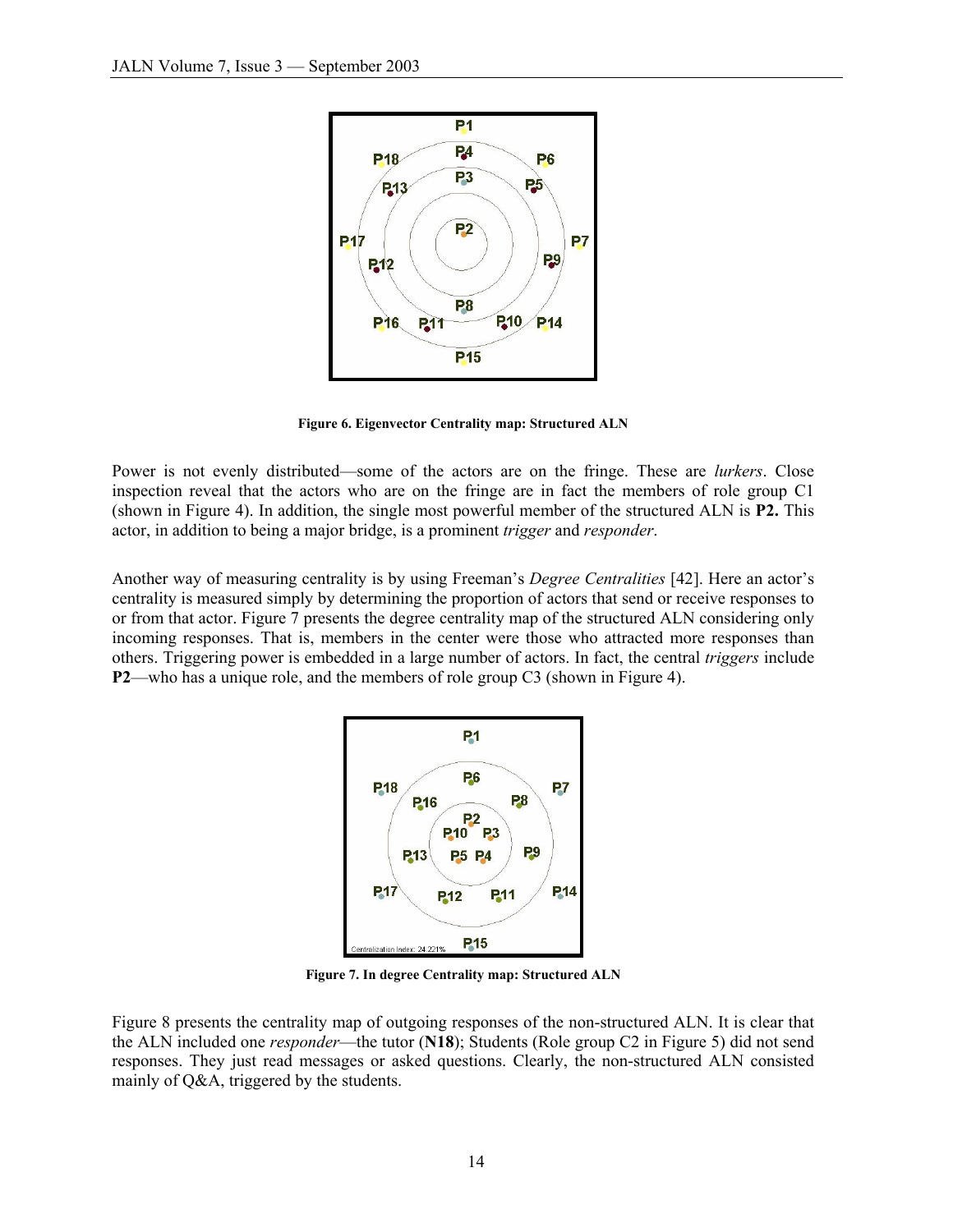

**Figure 8. Out Degree Centrality Map: Non-structured ALN** 

The degree centralities are directly derived from the response matrices of the ALNs. To assess the difference between the power structures, we tested the null hypothesis that there is no difference between the mean densities of the ALNs, using a t-test. According to the results the null hypothesis is rejected; the difference is significant at p< 0.001. Table 6 depicts the results.

|                       | <b>Mean densities</b> | <b>Standard Error</b> |
|-----------------------|-----------------------|-----------------------|
| Non-structured ALN    | 0.1053                | 0.0287                |
| <b>Structured ALN</b> | 0.3595                | 0.0602                |
| Difference            | $0.2542$ (p $0.001$ ) |                       |

**Table 6: Mean densities of the two ALNs** 

# **IX. MODELING THE ALNS USING SYMMETRICAL GRAPHS**

Network observations are not deterministic. The measured response relation does not accurately reflect the "real" state of the network; the possibility that "it could have been different"—due to measurement errors or other "noise"—cannot be ignored.

As a simple example, one might surmise that the two ALNs can be modeled using the two extreme, symmetrical digraphs: the structured ALN in a fully connected digraph, and the non-structured ALN in a star-shaped digraph, with the tutor in the center; observed response relations incorporate some random "noise". These digraphs relate to teaching/learning styles [43]; the fully connected digraph model reflects a collective of equally contributing cooperators, and the star-shape digraph model reflects a strict information-transmission style of learning. These conjectures follow the null hypotheses: there are no differences between the densities (the average number of links between actors) in the observed ALNs and in the corresponding symmetrical digraphs. The appropriate t-tests for the densities of the two pairs of networks were conducted and the results are presented in Table 7.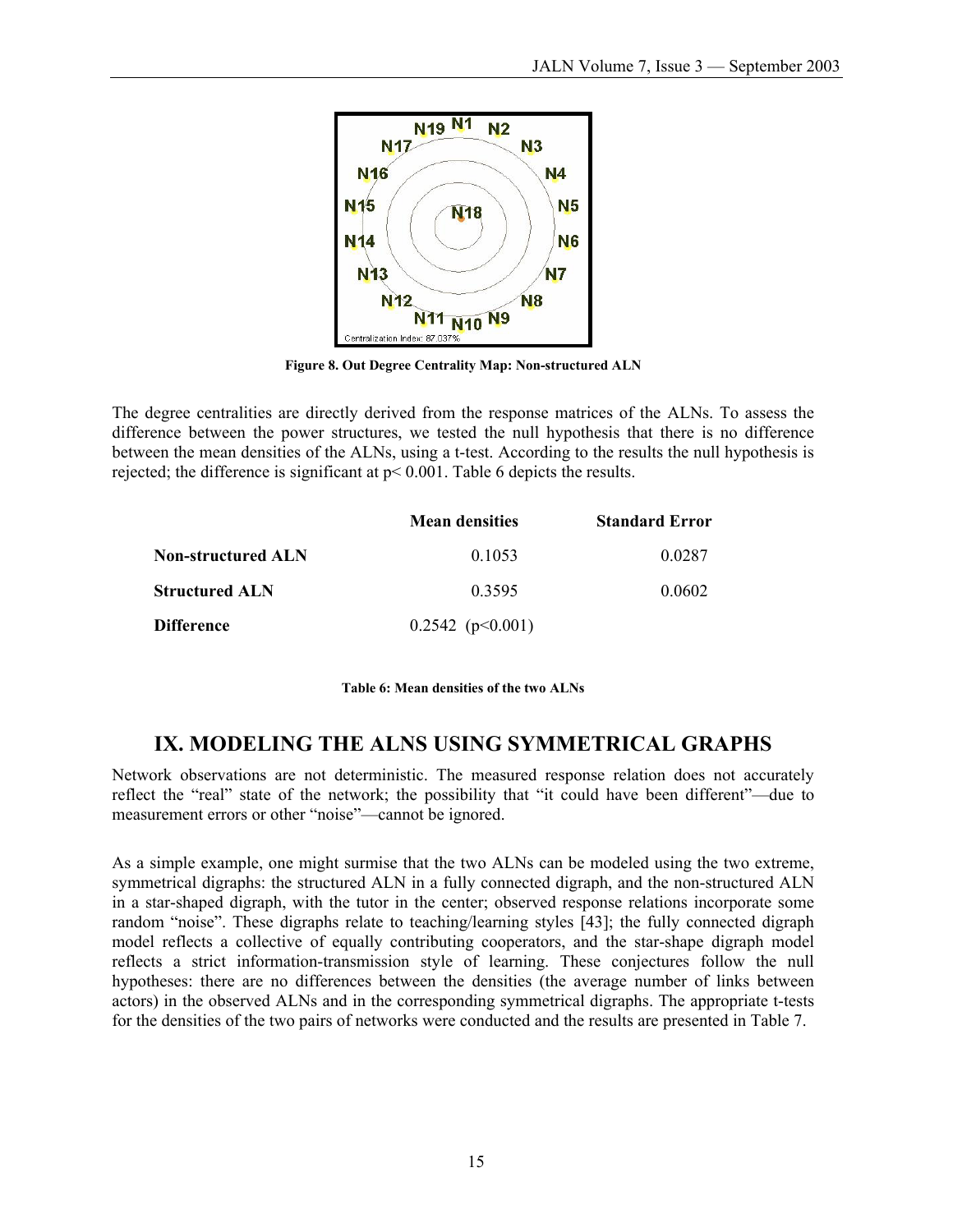|                                         | <b>Mean Density</b> |                                          | <b>Mean Density</b>   |
|-----------------------------------------|---------------------|------------------------------------------|-----------------------|
| Non-structured<br><b>ALN</b> (observed) | 0.1053              | <b>Structured ALN</b><br>(observed)      | 0.3595                |
| <b>Star Network</b><br>(theoretical)    | 0.0526              | Fully Connected<br>Network (theoretical) | 1.0                   |
| <b>Difference</b>                       | (p<0.05)<br>0.0527  | <b>Difference</b>                        | $0.6405$ (p $0.001$ ) |

**Table 7: Mean density of the observed ALNs and the theoretical ALNs** 

We see that the null hypotheses are rejected; the differences in the densities are significant. The two ALNs discussed in this paper cannot be modeled using simple symmetrical digraphs. Actual teaching/learning styles are not that simple. This conclusion is stronger for the structured ALN (mean difference=0.6405,  $p < 0.001$ ), than for the unstructured ALN (mean difference=0.0527,  $p < 0.05$ ), which probably reflects the fact that the participants in the structured ALN are certainly not equivalent—some of them tend to send and/or receive responses more than others. A symmetrical graph cannot model non-equivalence. Similarly, students in the unstructured ALN experienced some collaboration, which is not captured in the star network. These negative results exhibit the limitations of simple models and call for more complex ones. We will return to the limitations and the modeling approach in Section X.

### **X. DISCUSSION**

We know that the structured ALN was designed to achieve high-phase knowledge construction; it established critical thinking goals for each step in the construction; students committed themselves to the project, were instructed about the rules, and were appropriately rewarded. The construction was closely monitored by the tutor and the students had a feeling of "togetherness." It is not surprising, therefore, that the interaction analysis of this ALN revealed high phases of critical thinking. From this analysis, however, we cannot tell which of the design characteristics is the primary factor in the dynamics of the ALN. Is it the goals? The strict "rules of the game"? The reward? These questions can be dealt with through a comparative evaluation of a set of ALNs with various designs.

What we have learned in this research is that the structured design was associated with a high degree of cohesion, encoded by a dense inter-linked set of cliques. Maintaining such a dense network of cliques requires effort on the part of the participants, and yet the students felt that the effort was worthwhile. Note that cohesion could have both a beneficial or debilitating influence on discourse and reflection. Too cohesive a group could stifle criticism and, therefore, open discourse. What is the optimal degree of cohesion? How should the cohesion be "tuned"?

The structured design also led to embedding of triggering and responsiveness into a certain set of students. These students took on bridging and triggering roles, without which the operation might have led to split groups or gaps in the construction schedule. This role-taking significantly shifted the triggering and response power distribution from the tutor to the students.

There are several limitations to our rather qualitative, descriptive analysis. Consider, for example, the non-structured ALN: Is the difference between the centrality of the tutor and the students significant?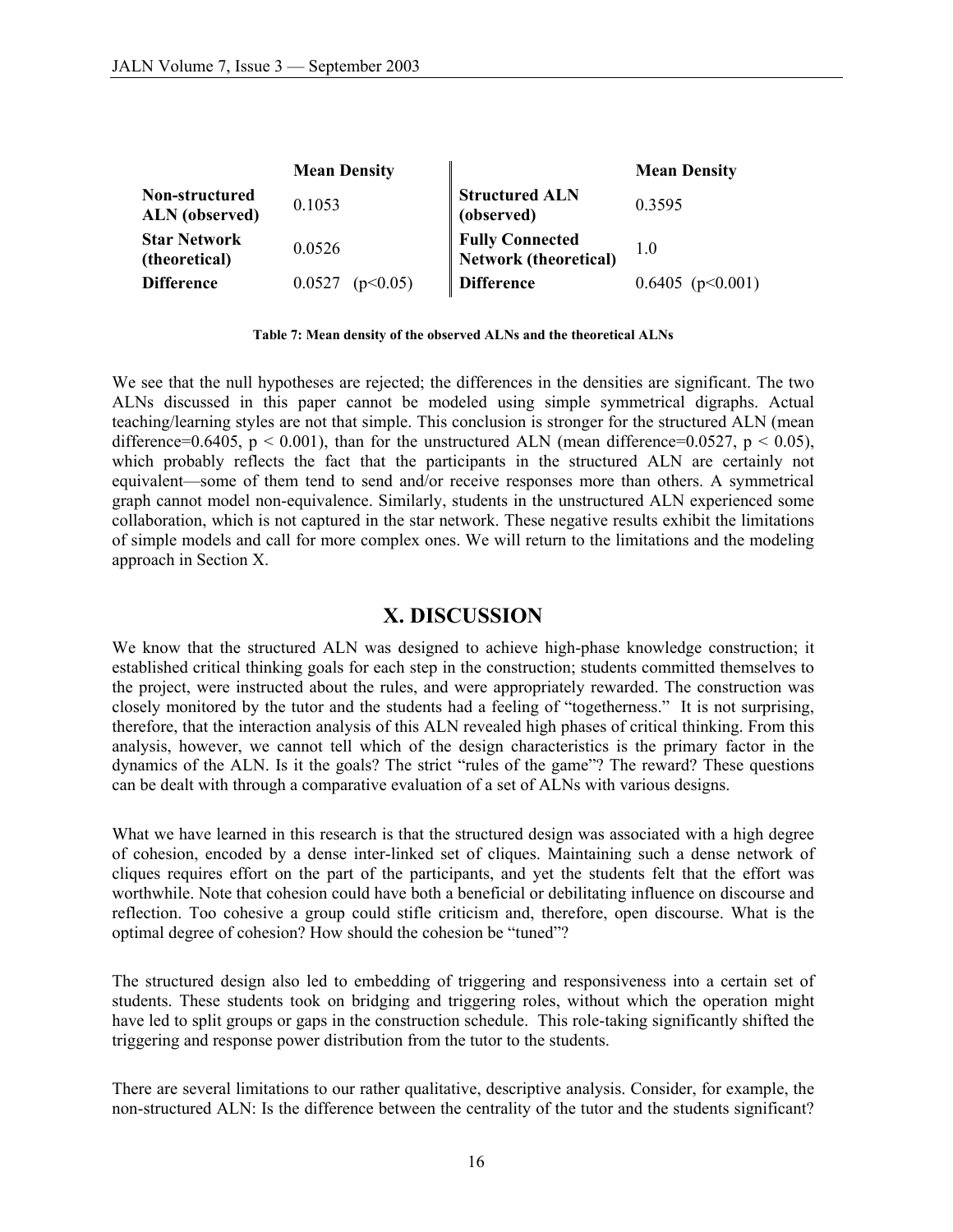This raises the question of the quantitative accuracy of the conclusions. Second, descriptive conclusions cannot easily be generalized to other situations which are, in some sense, similar. We cannot make inferences. Third, the qualitative analysis does not easily provide clues to the underlying, hidden factors that explain what is happening. What attributes of the participants in an ALN (if any) are dominant in creating a particular pattern of connectivity? The qualitative analysis limits the deeper understanding of the processes underlying the development of networks.

One remedy might be to set up parametric stochastic models for the forums. The fixed parameters define the model; they govern a set of stochastic processes that are responsible for creating the observed network. These processes could have created other networks, due to the random portion of the model. A model provides a probability distribution for a large (usually infinite) set of networks. The distribution is the basis for inferences, generalizations and hidden factors identifications. We will explore such models in future research.

# **XI. FURTHER RESEARCH**

It seems that Social Network Analysis can be a useful research tool for revealing network structures of cooperative learning groups. Some directions for future research that come to mind are the following:

*Position Analysis*: Several studies, e.g. Lipponen and colleagues [44], revealed that certain participants take on the roles of influencers (who trigger responses) or of celebrities (who attract responses). Others are isolated—no-one responds to them or is triggered by them. The question is whether this behavior depends on the individuals' attributes or whether this is more universal and can be found across ALNs.

*Network Dynamics*: One fascinating direction is an inquiry into the time development of network structures. When do cliques develop? Are they stable? What are the network structures that determine this behavior?

*Large Group Information Overload*: It is well known that the dynamics of large groups lead to boundary effects that occur when either the group size and/or the thread size increases [45]. How are these manifested in learning groups?

*Effective Construction of Network*: Burt [19, 46] noted that increasing the density of a network may lead to redundant connectivity, and thus to less effective connectivity. Non-redundancy appears as holes around actors. It might be worthwhile to examine whether a well-designed cooperative network develops into a more or a less effective network.

*Stochastic modeling of ALNs*: Multivariate statistics for modeling the behavior of social networks by stochastic processes are detailed by Wasserman and Faust [22, part V]. Using this analysis, one can test hypotheses about, and provide quantitative estimates for, actor effects such as *tendency to send* and *tendency to receive*, and to network effects such as *tendency for reciprocity*. A more advanced program is to incorporate actor attributes (such as status, seniority or average grade) as covariates for the actor and network effects. Software tools for performing this analysis is available (e.g., StOCNET  $[47]$ .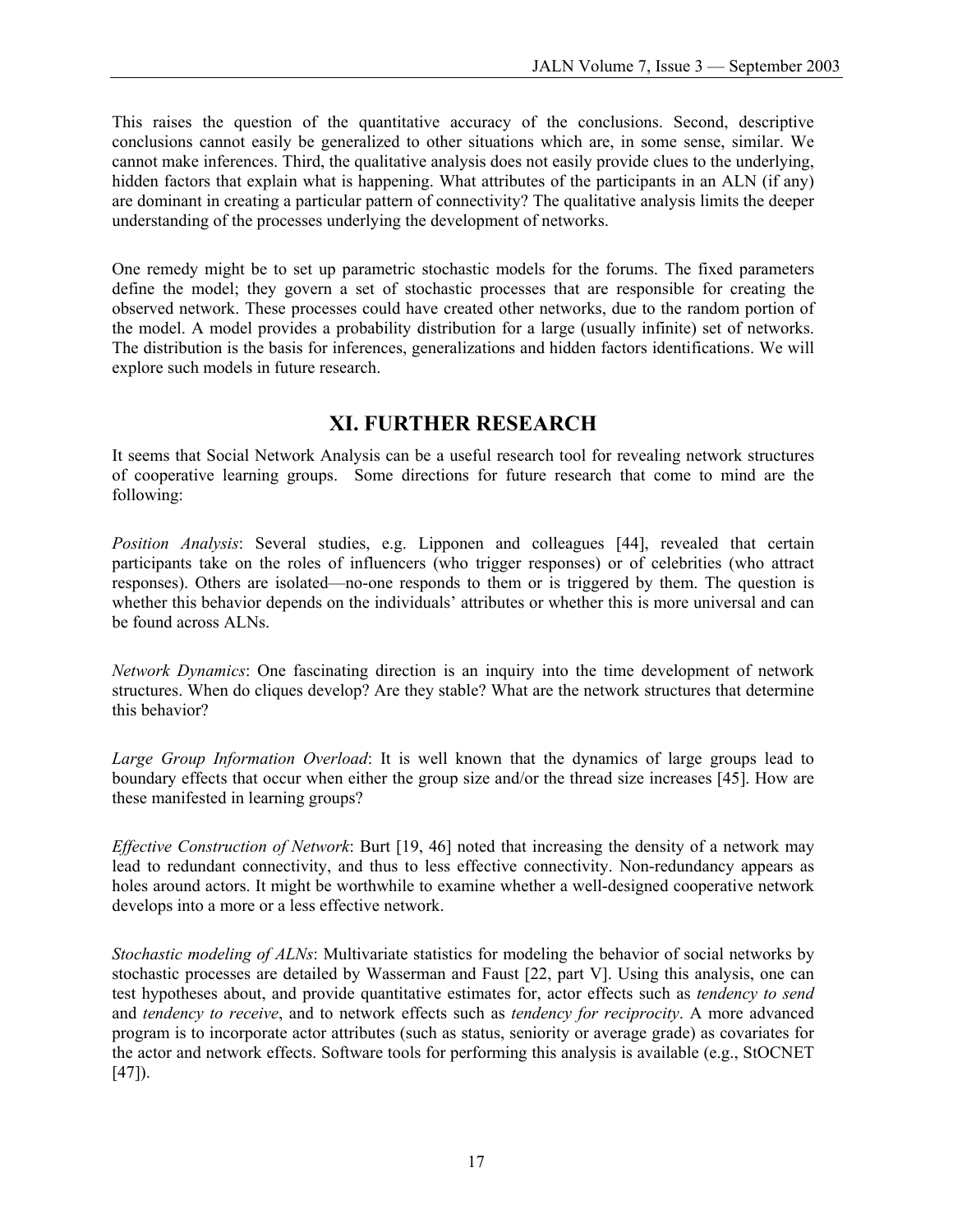*Stability of Results*: One might consider embedding SNA tools into an ALN support environment, enabling the tutor to monitor group dynamics closely. But a word of caution is necessary: There are various definitions of network structures. Experience shows that applying different definitions may lead to different, even contradictory, results. Further research is needed to determine the stability of network structures under such redefinitions.

# **XII. APPENDIX: ROLE ANALYSIS TECHNICAL SUPPLEMENT**

Role analysis proceeds in two stages. First, actors are embedded in a role space. A point in this space is a possible social role. Distance in this space measures the dis-equivalence between actors. Next, actors are partitioned into equivalence classes, or clusters, using cluster analysis. Actors in one cluster have a certain role (yet to be identified) and can replace one another. Actors in different clusters have different roles.

There are several methods for embedding actors in a role space. We shall use the Hummel Sodeur method [48], simply called the "role equivalence method". Burt [13] provides a detailed explanation of this method. The basis for constructing the role space is triads. A triad is a 3-node graph in which one node is denoted as ego and the two others are alters. When listing all possible connectivity patterns of triads (considering if directed links exist or not), one can identify 36 triad types. One type is, for example, when ego is connected to the two alters with bi-directional links, but in which the alters are not connected. Another triad type is when all three are connected in a clockwise direction.

Each actor is assigned a 36-long role-vector; a coordinate in the role-vector is the frequency of triads of a given type in which that actor plays the role of ego; the other two actors are any of the other actors in the network. A role-vector of an actor is thus the frequency distribution of triad types for that actor. By assigning role-vectors in this fashion, all actors are embedded in a 36-dimensional role space.

Cluster analysis is then performed on the actors in the role space, where dis-equivalence is measured by the Euclidean distance between role vectors. For an introduction to cluster analysis, see [49]. The cluster analysis algorithm constructs clusters in a hierarchical fashion: smaller clusters are combined into larger clusters, at the cost of increasing the intra-cluster distance. In our analysis each of the identified clusters is a role group.

Figures 9a and 9b show the clustering algorithms. The algorithm proceeds from the top of the figures to the bottom. The first actors identified as role-equivalent are (**P14**, **P15**) in the structured ALN (Figure 9a), and (**N1**, **N2**, **N4**, **N6**, **N8**, **N10**, **N12**, **N14**, **N15**, **N16**) and (**N5**, **N13**) in the nonstructured ALN (Figure 9b). Members in these clusters are strictly equivalent; their intra-distance to other members in the same cluster is 0 (intra-distance is labeled as "Level" in the figures). At this stage, there are 17 clusters in the structured ALN: one size-2 (**P14** and **P15**) and 16 size-1 (all the rest), and 9 clusters in the non-structured ALN (the two listed above and 7 size-1 clusters). During clustering, other actors are added to already established (and new) clusters, increasing the intradistance and the number of size-1 clusters decreases, until, when the final clusters join into one big cluster, the intra-distance grows to 0.404 and 1.050, respectively.

When do we stop the clustering algorithms? This point comes when the "slope"—the change in the intra-distance required for decreasing the number of clusters by 1—increases abruptly. From the figures, we can see that these points are at intra-distances 0.235 in the structured ALN, and 0.180 in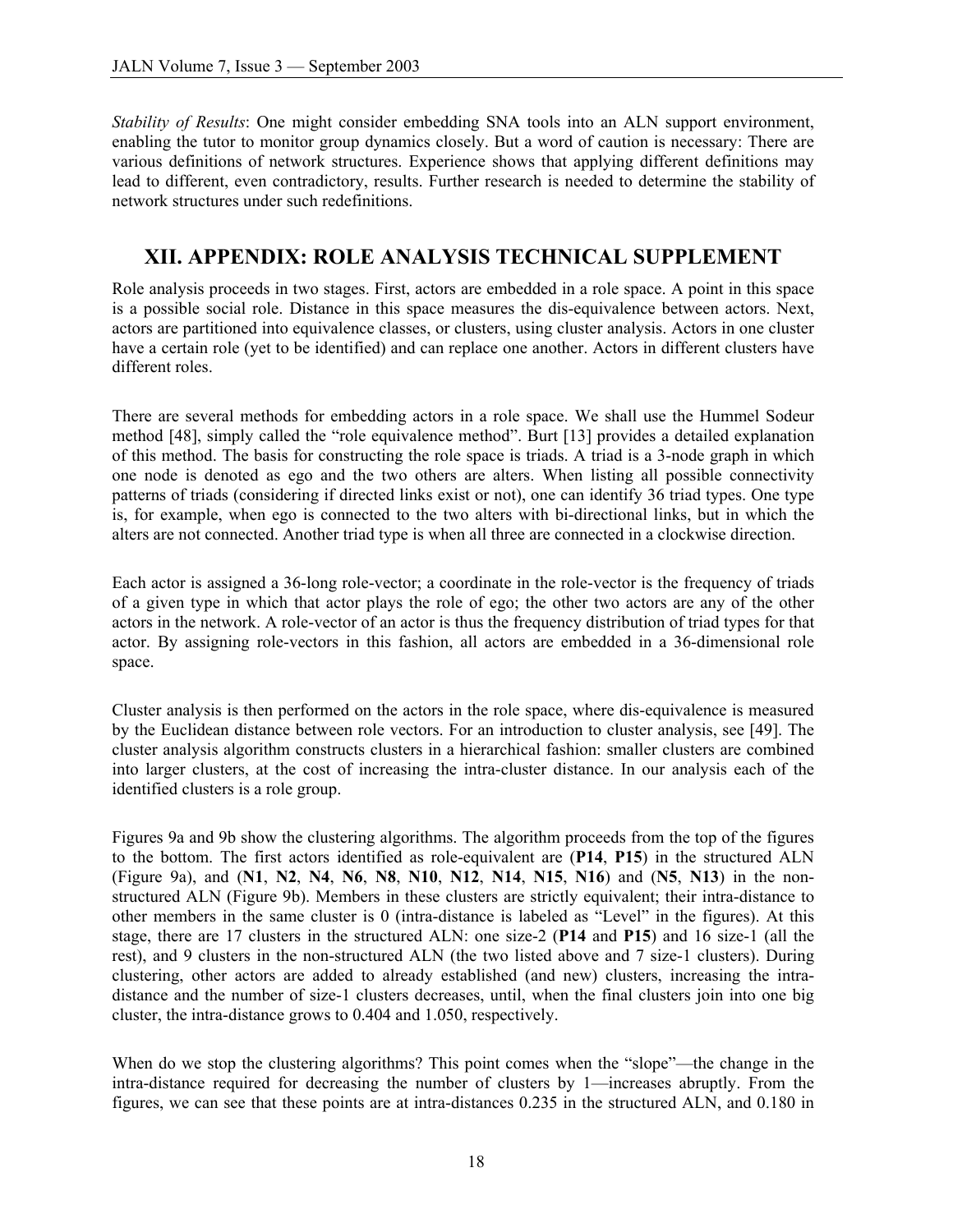the non-structured ALN. At these points, the structured ALN reveals 4 clusters, i.e., four roles, one of which is a single actor (actor **P2**) cluster. The non-structured ALN reveals two roles, one of which is a single-actor (actor **N18**).

The 36-dimensional role groups of the structured ALN are reduced into 2-dimensional cluster maps (Figures 4 and 5 in section VII) using Classical Multidimensional Scaling (C-MDS). See, for example, Van Deun and Delbeke [50].

| Level        |                                    |                  | $\boldsymbol{\varLambda}$ | 5 | $\mathbf 8$ | 3 | $\Delta$ | 5                                                                                                                                                                                                                                                                                                                                            | 0 | я | о     |                            |  |
|--------------|------------------------------------|------------------|---------------------------|---|-------------|---|----------|----------------------------------------------------------------------------------------------------------------------------------------------------------------------------------------------------------------------------------------------------------------------------------------------------------------------------------------------|---|---|-------|----------------------------|--|
| 0.000        |                                    |                  | XXX                       |   |             |   |          |                                                                                                                                                                                                                                                                                                                                              |   |   |       |                            |  |
| 0.052        |                                    |                  | XXX.                      |   |             |   |          | . XXX                                                                                                                                                                                                                                                                                                                                        |   |   |       |                            |  |
| 0.089        |                                    |                  | $\ldots$ XXX              |   |             |   |          | . XXX .                                                                                                                                                                                                                                                                                                                                      |   |   | . XXX |                            |  |
| 0.089        |                                    | XXX <sup>X</sup> |                           |   |             |   |          | . XXX XXX . XXX                                                                                                                                                                                                                                                                                                                              |   |   |       |                            |  |
| 0.093        | <b>YYY</b>                         |                  | XXX.                      |   |             |   |          | $\ldots$ $\ldots$ $\ldots$ $\ldots$ $\ldots$ $\ldots$ $\ldots$ $\ldots$ $\ldots$ $\ldots$ $\ldots$ $\ldots$ $\ldots$ $\ldots$ $\ldots$ $\ldots$ $\ldots$ $\ldots$ $\ldots$ $\ldots$ $\ldots$ $\ldots$ $\ldots$ $\ldots$ $\ldots$ $\ldots$ $\ldots$ $\ldots$ $\ldots$ $\ldots$ $\ldots$ $\ldots$ $\ldots$ $\ldots$ $\ldots$ $\ldots$ $\ldots$ |   |   |       | XXX XXX                    |  |
| $^{\circ}$ 1 |                                    |                  | XXX XXX XXX               |   |             |   |          |                                                                                                                                                                                                                                                                                                                                              |   |   |       | $\ldots$ XXX $\bar{X}$ XXX |  |
| 0.148        | <b>XXX</b>                         |                  | XXX XXX XXX XXX           |   |             |   |          |                                                                                                                                                                                                                                                                                                                                              |   |   |       | XXX XXX                    |  |
|              | XXX.                               |                  | XXX XXX XXXXXXX XXX XXX   |   |             |   |          |                                                                                                                                                                                                                                                                                                                                              |   |   |       |                            |  |
|              |                                    |                  |                           |   |             |   |          |                                                                                                                                                                                                                                                                                                                                              |   |   |       |                            |  |
|              | xxxxx xxx xxxxxxxx xxxxxxx         |                  |                           |   |             |   |          |                                                                                                                                                                                                                                                                                                                                              |   |   |       |                            |  |
|              | <b>XXXXX</b>                       |                  | XXXXXXX XXXXXXX           |   |             |   |          |                                                                                                                                                                                                                                                                                                                                              |   |   |       | XXXXXXX                    |  |
|              | xxxxx xxxxxxxxx xxxxxxx xxxxxxx    |                  |                           |   |             |   |          |                                                                                                                                                                                                                                                                                                                                              |   |   |       |                            |  |
|              | XXXXX XXXXXXXXX XXXXXXX XXXXXXXXX  |                  |                           |   |             |   |          |                                                                                                                                                                                                                                                                                                                                              |   |   |       |                            |  |
| 0.235        | XXXXXXXXXXXXXX XXXXXXX  XXXXXXXXX  |                  |                           |   |             |   |          |                                                                                                                                                                                                                                                                                                                                              |   |   |       |                            |  |
| 0.295        | XXXXXXXXXXXXXX.XXXXXXX.XXXXXXXXXXX |                  |                           |   |             |   |          |                                                                                                                                                                                                                                                                                                                                              |   |   |       |                            |  |
|              | xxxxxxxxxxxxxxxxxxxxxx xxxxxxxxxx  |                  |                           |   |             |   |          |                                                                                                                                                                                                                                                                                                                                              |   |   |       |                            |  |
|              |                                    |                  |                           |   |             |   |          |                                                                                                                                                                                                                                                                                                                                              |   |   |       |                            |  |

**Figure 9a. Clustering algorithm: Structured ALN** 

|                                               |  |  |  |  |  |  | $1\quad$ |                                     |  |  |  |
|-----------------------------------------------|--|--|--|--|--|--|----------|-------------------------------------|--|--|--|
| Level 1 2 4 6 8 0 2 4 5 6 5 3 7 3 7 9 1 9     |  |  |  |  |  |  |          |                                     |  |  |  |
|                                               |  |  |  |  |  |  |          |                                     |  |  |  |
| 0.119 XXXXXXXXXXXXXXXXXXXX.XXXXXX             |  |  |  |  |  |  |          |                                     |  |  |  |
| 0.127 XXXXXXXXXXXXXXXXXXXXXXX. XXX.           |  |  |  |  |  |  |          |                                     |  |  |  |
| 0.128 XXXXXXXXXXXXXXXXXXXXXXXXXX.XXX          |  |  |  |  |  |  |          |                                     |  |  |  |
| 0.136 XXXXXXXXXXXXXXXXXXXXXXXXXX.XXXXXX       |  |  |  |  |  |  |          |                                     |  |  |  |
| 0.142 XXXXXXXXXXXXXXXXXXXXXXXXXXX.XXX.XXXXXX  |  |  |  |  |  |  |          |                                     |  |  |  |
| 0.161 XXXXXXXXXXXXXXXXXXXXXXXXXXXXXX.XXXXX. . |  |  |  |  |  |  |          |                                     |  |  |  |
|                                               |  |  |  |  |  |  |          |                                     |  |  |  |
|                                               |  |  |  |  |  |  |          | XXXXXXXXXXXXXXXXXXXXXXXXXXXXXXXXXXX |  |  |  |

**Figure 9b. Clustering algorithm: Non-structured ALN** 

### **XIII. REFERENCES**

- 1. **Kaye, A. R.**, (Ed) *Collaborative Learning Through Computer Conferencing*. The Najaden Papers. NATO ASI Series F, 1992.
- 2. **McConnell, D.**, Implementing Computer Supported Co-Operative Learning. London: Kogan Page, 1994.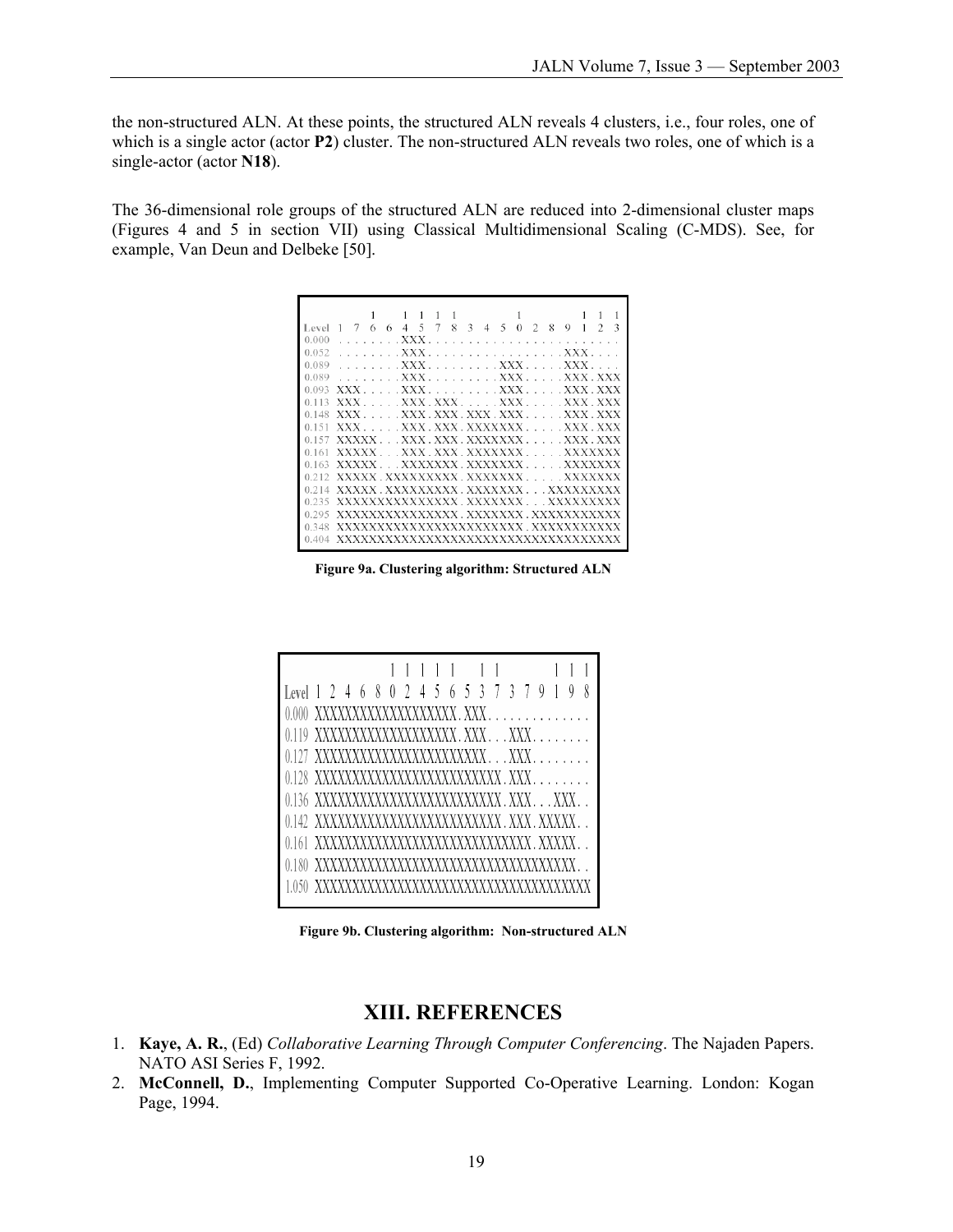- 3. **Mason, R., and Bacsich, P.**, Embedding Computer Conferencing into University Teaching. *Computers & Education* 30(3/4): 249-258, 1998.
- 4. **Macdonald, J.**, Assessing Online Collaborative Learning: Process and Product. *Computers & Education* 40: 377-391, 2003.
- 5. **McCreary E.**, Eliciting more Rigorous Cognitive Outcomes Through Analysis of Computer-Mediated Discussion, *15th International Conference on Improving Teaching*, Vancouver, 1989.
- 6. **Henri, F.**, Computer Conferencing and Content Analysis. In: Kaye, A. (Ed.), *Collaborative Learning through Computer Conferencing: The Najaden Papers*, Berlin: Springer-Verlag, 117- 136, 1992.
- 7. **Johnson, D. W., and Johnson, R. T.**, Learning Together and Alone. Cooperative, Competitive and Individualistic Learning. Needham Heights, MA: Allyn and Bacon, 1999.
- 8. **Skon, L., Johnson, D. W., and Johnson, R.**, Cooperative Peer Interaction versus Individual Competition and Individual Efforts: Effects on the Acquisition of Cognitive Reasoning Strategies. *Journal of Educational Psychology* 73(1): 83-92 (1981).
- 9. **Aviv, R.**, Educational Performance of ALN via Content Analysis*. Journal of Asynchronous Learning Networks* 4(2): 53-72, ISSN 1092-8235 (2000).
- 10. **Geva, A.**, The Internet and the Book: Media and Messages in Teaching Business Ethics. *Teaching Business Ethics* 4: 85-106 (2000).
- 11. **Garrison, D. R., Anderson, T., & Archer, W.**, Critical thinking, cognitive presence and computer conferencing in distance education. *American Journal of Distance Education*, 15(1), 7- 23 (2001).
- 12. **Gunawardena, C. N., Lowe, C. A., and Anderson T. A.**, Analysis of a Global Online Debate and the Development of an Interaction Analysis Model for Examining Social Construction of Knowledge in Computer Conferencing. *J. Educational Computing Research* 17(4): 397-431 (1997).
- 13. **Burt, R. S.**, *Structure, A General Purpose Network Analysis Program*. Reference Manual, New York: Columbia University, 1991.
- 14. **Hiltz, S.**, Evaluating the Virtual Classroom. In: Harasim, L. (Ed.), *Online Education*, New York: Praeger, 134-184, 1990.
- 15. **Mason, R.**, Methodologies for Evaluating Applications of Computer Conferencing. In: Kay, A. R. (Ed.), *Collaborative Learning Through Computer Conferencing*, Berlin: Springer Verlag, 1991.
- 16. **Newman, D. R., Webb, B., and Cochrane, C. A.**, Content Analysis Method to Measure Critical Thinking in Face to Face and Computer Supported Group Learning. *Interpersonal Computing and Technology: An Electronic Journal for the 21st Century* 3(2): 56-77, 1995. [http://www.qub.ac.uk/mgt/papers/methods/contpap.html.](http://www.qub.ac.uk/mgt/papers/methods/contpap.html)
- 17. **de Laat, M.**, Network and Content Analysis in an Online Community Discourse. In: G. Stahl (Ed.), *Proceedings of Computer Support for Collaborative Learning (CSCL) 2002 Conference*, Jan. 7-11, Boulder, CO. Mahwah, NJ: Lawrence Erlbaum, 625-626, <http://newmedia.colorado.edu/cscl/62.pdf>
- 18. **Bonacich, P.**, Power and Centrality. *American Journal of Sociology* 92: 1170-1182 (1987).
- 19. **Burt, R. S.**, *Structural Holes*, Cambridge, MA: Harvard University Press, 1992.
- 20. **Scott, J.**, *Social Network Analysis: A Handbook*, 2nd ed., London: Sage, 2001.
- 21. **Hanneman, R. E.**, *Introduction to Social Network Methods*. Online Textbook Supporting Sociology 157. Riverside, CA: University of California, 2000.
- 22. **Wasserman, S., and Faust, K.**, *Social Network Analysis: Methods and Applications*, Cambridge, UK: Cambridge University Press, 1999.
- 23. **Widmer, E. D., and La Farga, L.**, Boundedness and Connectivity of Contemporary Families: A Case Study. *Connections* 22(2): 30-36 (1999).

<http://www.sfu.ca/~insna/Connections-Web/Volume22/Widmer.Farga.htm>

24. **Dekker, A.**, Applying Social Network Analysis Concepts to Military C4ISR Architectures. *Connections* 24(3): 93-103 (2002).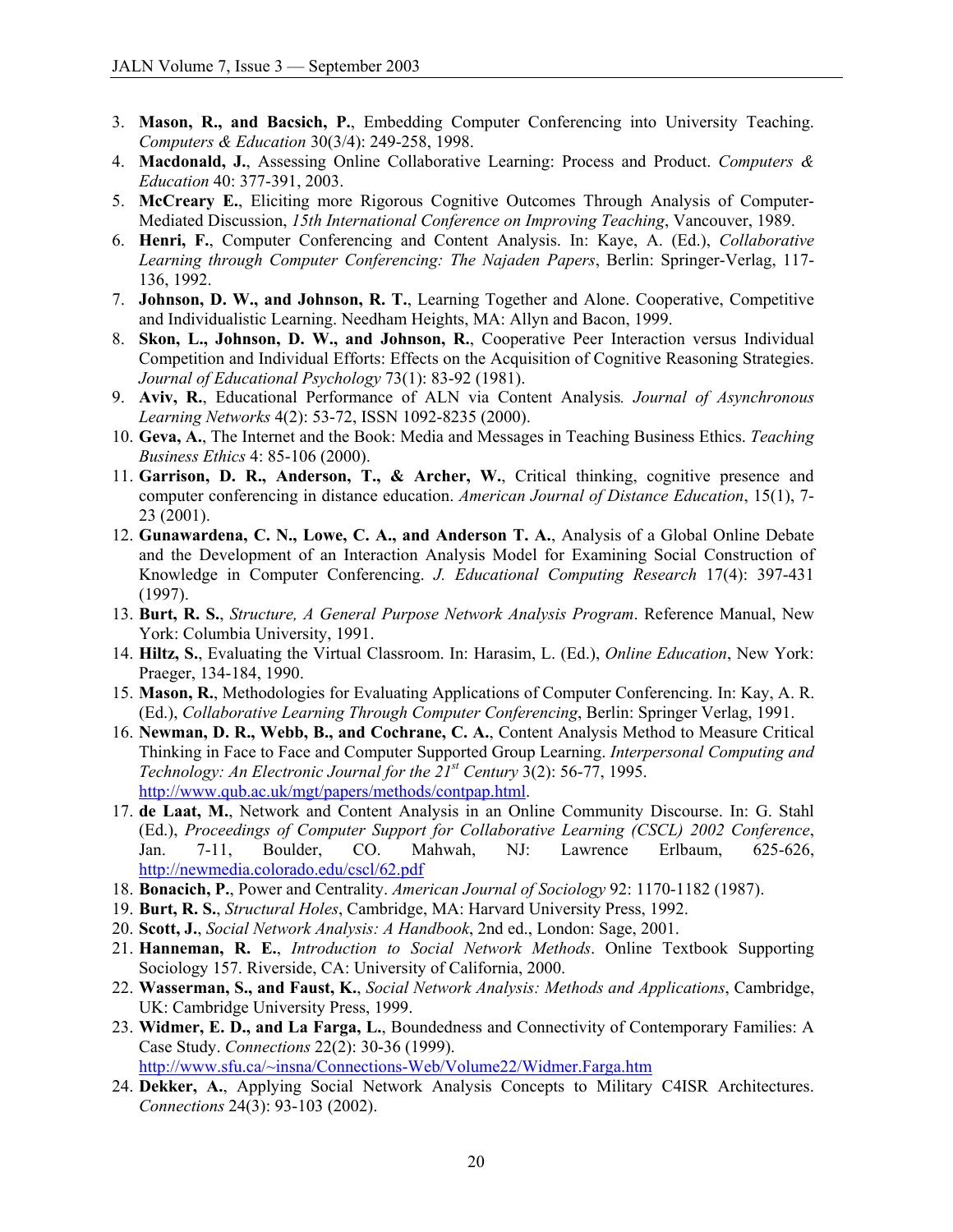- 25. **Ellen, J. M., Diolcini, M. M., Bir, N. D., Harper, G. W., Watson, S., and Valente, T.**, Social Network Centrality and Sexual Experience Among a Household Sample of Urban African-American Adolescents. *Connections* 24(2): 76-81 (2001). <http://www.sfu.ca/~insna/Connections-Web/Volume24-2/242-Ellen.pdf>
- 26. **Mendieta, J. G., Schmidt, S., Aastro, J., and Ruiz, A. A.**, Dynamic Analysis of Mexican Power Network, *Connections* 20(2): 34-55 (1997). [http://www.analytictech.com/connections/v20\(2\)/mexican.htm](http://www.analytictech.com/connections/v20(2)/mexican.htm)
- 27. **Athanassiou, N.**, International Management Research and Social Networks. *Connections* 22(2): 12-21 (1999). <http://www.sfu.ca/~insna/Connections-Web/Volume22/Athanassiou.htm>
- 28. **van Meter, K. M.**, Terrorists/Liberators: Researching and dealing with adversary social networks, *Connections* 24(3): 66-78 (2002). <http://www.sfu.ca/~insna/Connections-Web/Volume24-3/vanmeter.pdf>
- 29. **INSNA**, <http://www.sfu.ca/~insna/>
- 30. **Garton, L., Haythornthwaite, C., and Wellman, B.**, Studying Online Social Networks. *JCMC* 3(1) (1997).<http://www.ascusc.org/jcmc/vol3/issue1/garton.html>
- 31. **Martinez, A., Dimitriadis, Y., Rubia, B., Gomez, E., Garrachon, L., and Marcos J. A.**, Studying Social Aspects of Computer-Supported Collaboration with a Mixed Evaluation Approach. In: Stahl, G. (Ed.), *Proceedings of Computer Support for Collaborative Learning (CSCL) 2002 Conference*, Jan. 7-11, Boulder, Colorado. Mahwah, NJ: Lawrence Erlbaum, 631- 632.
- 32. **Haythornthwaite, C.**, Network Structure among Computer-Supported Distance Learners: Multiple Relations, Multiple Media, and Time (1998). <http://alexia.lis.uiuc.edu/> ~haythorn/LEEP3\_2.html
- 33. **Cho, H., Stefanone, M., and Gay, G.**, Social Network Analysis of Information Sharing Networks in a CSCL Community. In: G. Stahl (Ed.), *Proceedings of Computer Support for Collaborative Learning (CSCL) 2002 Conference*, Jan. 7-11, Boulder, CO. Mahwah, NJ: Lawrence Erlbaum, 43-50.
- 34. **Reffay, C., and Chanier, T.**, Social Network Analysis Used for Modeling Collaboration in Distance Learning Groups. In: Cerri, S. A., Guarderes, G., and Paraguaco, F. (Eds), *Lecture Notes in Computer Science* (LNCS) 2363: 31-40, 2002.

<http://link.springer.de/link/service/> series/0558/papers/2363/23630031.pdf

- 35. **CSCL 2002**.
- 36. **Jonassen, D.**, Thinking Technology: Toward a Constructivist Design Model. *Educational Technology*: 34-37 (April 1994).
- 37. **Rafaeli, S.**, From New Media to Communication. *Sage Annual Review of Communication Research: Advancing Communication Science*, 16, 110-134, Beverly Hills, CA: Sage, 1988.
- 38. **Geva, A.**, Moral Decision Making In Business: A Phase-Model, *Business Ethics Quarterly* 10:4: 773-803 (2000).
- 39. **NetMiner**, [http://www.netminer.com/NetMiner/home\\_01.jsp.](http://www.netminer.com/NetMiner/home_01.jsp)
- 40. **Bock, R. D. and Husain, S. Z.**, An Adaptation of Holzinger's B-Coefficients for the Analysis of Sociometric Data. *Sociometry* 13: 146-153 (1950).
- 41. **Bonacich, P.**, Factoring and Weighting Approaches to Status Scores and Clique Identification. *Journal of Mathematical Sociology* 2: 113-120 (1972).
- 42. **Freeman, L. C.**, Centrality in Social Networks: Conceptual Clarification. *Social Networks* 1: 215- 239 (1979).
- 43. **Wortham, D. W.,** Nodal and Matrix Analysis of Communication Patterns in Small Groups. In: C. Hoadley & J. Roschelle (Eds.), *Proceedings of the Computer Support for Collaborative Learning (CSCL) 1999 Conference*, Dec 12-15, Stanford University, Palo Alto, CA. Mahwah, NJ: Lawrence Erlbaum.
- 44. **Lipponen, L., Rahikainen, M., Lallimo, J., and Hakkarainen, K.**, *Analyzing Patterns of Participation and Discourse in Elementary Students' Online Science Discussion*. In: Dillenbourg,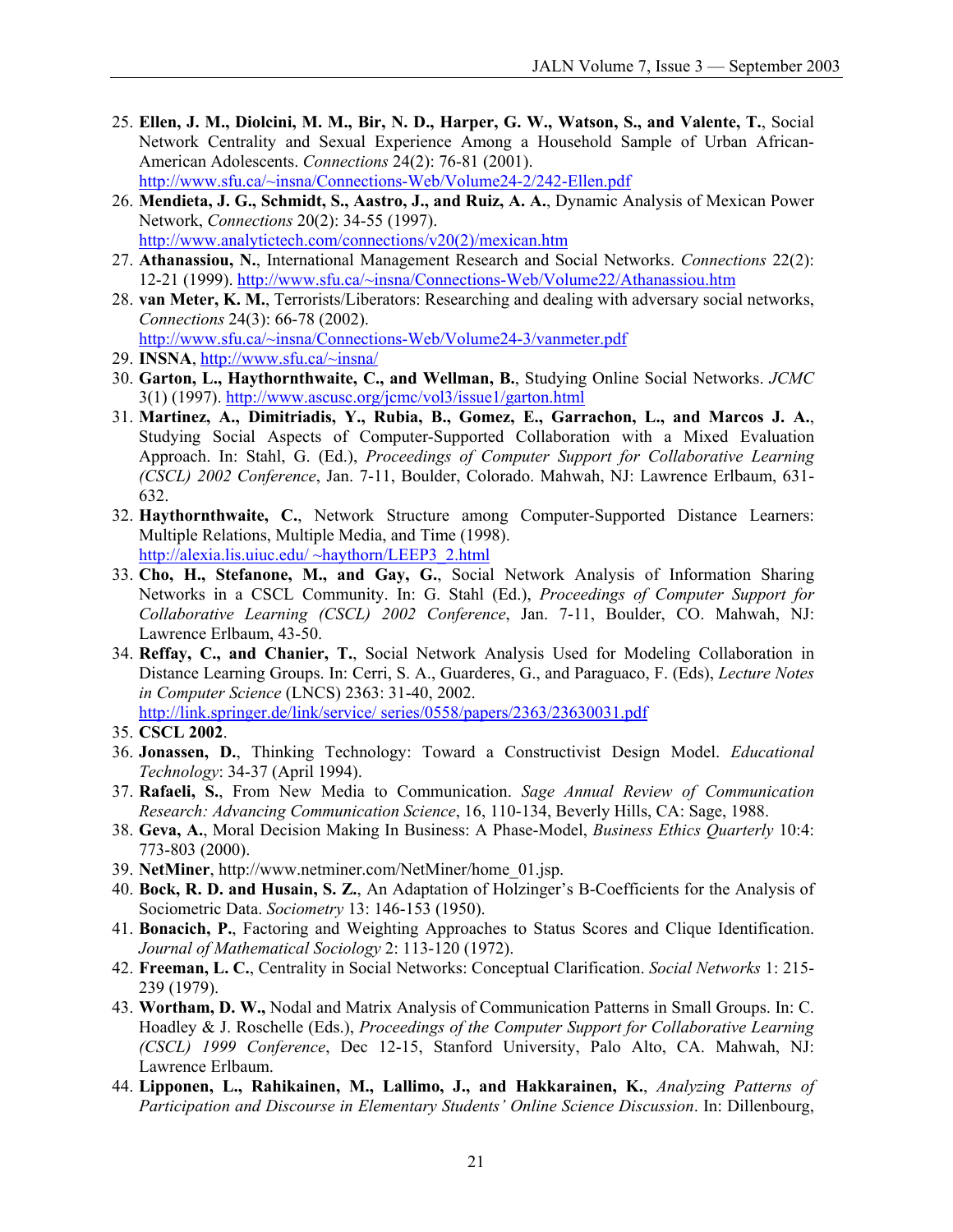P. Eurelings., A., and Hakkarainen, K. (Eds.), *European Perspectives on Computer-Supported Collaborative Learning.* Proceedings of the First European Conference on CSCL, 421-428, McLuhan Institute: University of Maastricht, 2001. <http://149.170.199.144/multivar/intro.htm>

- 45. **Jones, Q., Ravid, G., and Rafaeli, S.**, Information Overload and Virtual Public Discourse Boundaries. In: Hirose, M. (Ed.), *INTERACT, Eighth IFIP TC.13 Conference on Human-Computer Interaction*, Tokyo, Japan: IOS Press, 2001. www.iospress.nl
- 46. **Burt, R. S.**, The Social Capital of Structural Holes. In: Guillen, M. F., Collins, R., England, P., and Meyer, M. (Eds.), *New Directions in Economic Sociology*, New York: Russell Sage Foundation, 2002.
- 47. **Boer, P., Huisman, M., Snijders, T. A. B., Zeggelink, E. P. H.,** *StOCNET, An Open Software System for the Advanced Statistical Analysis of Social Networks.* Version 1.4 (2003). Gronigen: ProGAMMA/ICS. <http://stat.gamma.rug.nl/stocnet/>
- 48. **Hummel, H. J. and Sodeur, W.**, Struckturbescheibung Von Positionen. In *Sozialen Beziehungsnetzen. Methoden der Netwerkanalyze*, Munich: F. U. Pappi, Oldenburg, 1987.
- 49. **Manchester Metropolitan University, Department of Biological Sciences**, Biological Data Processing II: Multivariate Techniques. [http://obelia.jde.aca.mmu.ac.uk/multivar/intro.htm.](http://obelia.jde.aca.mmu.ac.uk/multivar/intro.htm)
- 50. **Van Deun, K., and Delbeke, L.**, Multidimensional Scaling, Open and Distance Learning, Mathematical Psychology Belgium: University of Leuven, 2000. <http://www.uni-bonn.de/mathpsyc/doc/delbeke/delbeke.htm>

# **XIV. ACKNOWLEDGEMENT**

The authors wish to thank the anonymous reviewers and the editor for their helpful comments and suggestions. We are grateful to Gila Haimovic for her editing and critical proofreading, which resulted in detailed comments that improved this version of the paper.

## **XV. ABOUT THE AUTHORS**

Dr. Reuven Aviv received his M.Sc. in mathematical physics from the Hebrew University, Jerusalem, and a Ph.D. in Mathematical Physics from Tel Aviv University, Israel. Dr. Aviv is a senior lecturer at the Department of Computer Science, Open University of Israel (OUI). He specializes in Computer Communication Networks, Security and Asynchronous Learning Networks. He was the director of the Tele-Learning Methodologies (TELEM) project and senior consultant to the Director of the Center for Information Technology in Distance Education, both at the OUI. Dr. Aviv has taught at many universities in Israel, Australia, New Zealand, Thailand and the USA. His main research activities and publications are in the area of Network Analysis of online communities, learning groups and CSCL.

*Contact*: Department of Computer Science, Open University of Israel, 16 Klausner Street, Tel Aviv; Telephone:  $+972$  3 6460 556; E-mail: aviv@openu.ac.il.

**Dr. Zippy Erlich** received her B.Sc. in mathematics and statistics and M.Sc. in mathematics, both from Tel Aviv University, and a Ph.D. in Computer Science from the University of California, Los Angeles. Dr. Erlich is on the faculty of the Department of Computer Science at the Open University of Israel and served as the head of the department for four years. She has developed curricula for undergraduate and graduate programs of study in computer science and headed development teams for a variety of B.Sc. and M.Sc. courses. Before joining the Open University, she headed the data processing department of the Israeli Navy Computer Center. Her research focuses on information systems success measurement, data mining, computer literacy and applications via e-learning, distance learning, and learning networks.